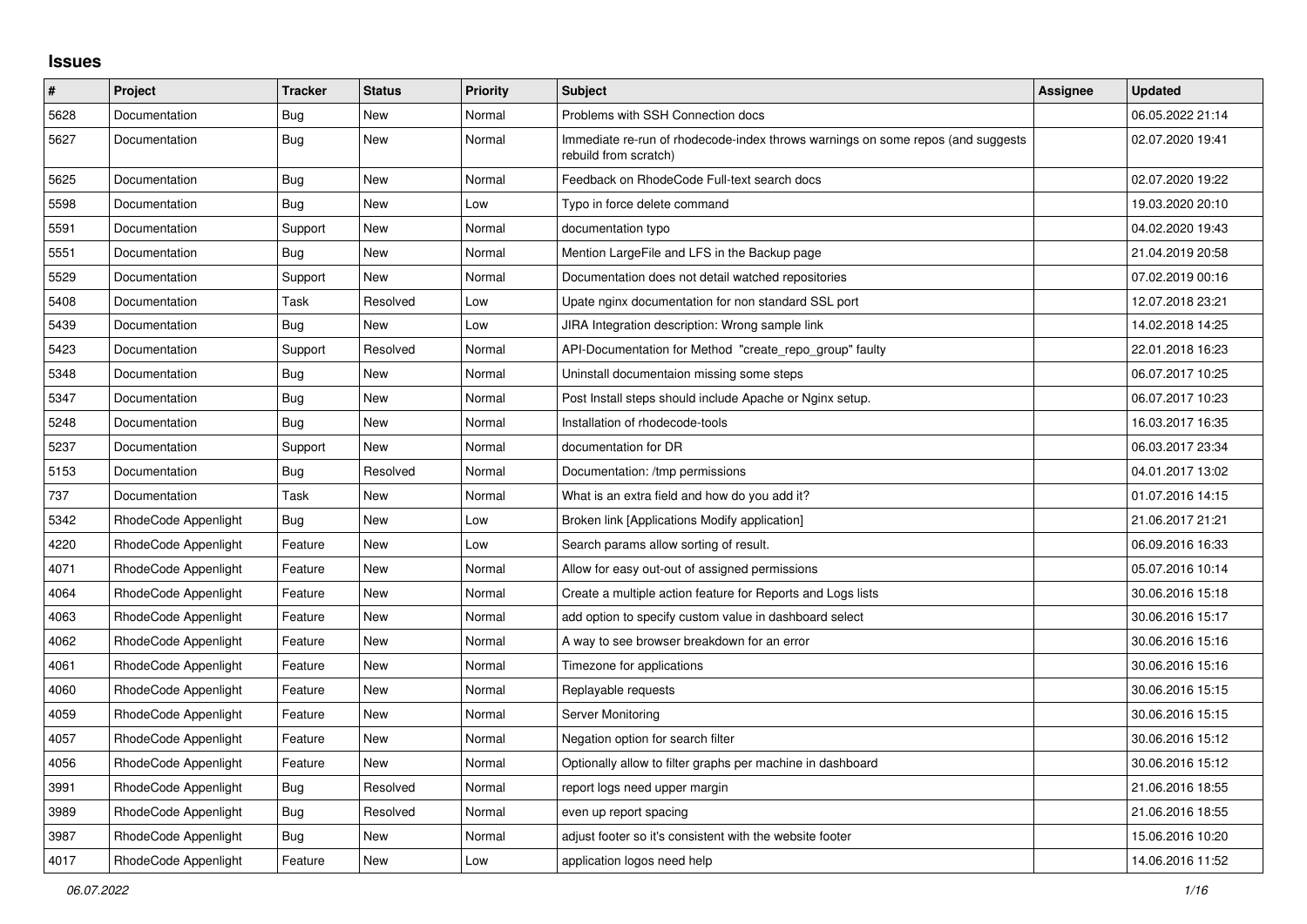| #    | Project              | <b>Tracker</b> | <b>Status</b> | <b>Priority</b> | <b>Subject</b>                                                                                                                       | <b>Assignee</b> | <b>Updated</b>   |
|------|----------------------|----------------|---------------|-----------------|--------------------------------------------------------------------------------------------------------------------------------------|-----------------|------------------|
| 3994 | RhodeCode Appenlight | <b>Bug</b>     | New           | Normal          | during setup, user is given option to make admin account even if one does not exist                                                  |                 | 08.06.2016 12:44 |
| 3990 | RhodeCode Appenlight | Bug            | New           | Normal          | some dashboard builder buttons are up against fields                                                                                 |                 | 07.06.2016 12:01 |
| 3986 | RhodeCode Appenlight | Bug            | New           | Normal          | table headers should be left aligned                                                                                                 |                 | 07.06.2016 11:53 |
| 5682 | RhodeCode CE/EE      | Bug            | New           | Normal          | Login Page stuck until page is refreshed                                                                                             |                 | 30.06.2022 20:31 |
| 5662 | RhodeCode CE/EE      | Bug            | New           | Normal          | Full text search not working due to crash in whoosh                                                                                  |                 | 07.06.2022 08:31 |
| 5679 | RhodeCode CE/EE      | Bug            | New           | Normal          | Data directory continues to grow until it fills disk partition                                                                       |                 | 25.04.2022 11:42 |
| 5680 | RhodeCode CE/EE      | Bug            | New           | High            | Inconsistent timezone display                                                                                                        |                 | 20.04.2022 14:15 |
| 5677 | RhodeCode CE/EE      | Support        | <b>New</b>    | Normal          | PR cross merge                                                                                                                       |                 | 28.01.2022 16:59 |
| 5672 | RhodeCode CE/EE      | Bug            | New           | Normal          | Unable to browse git repository folders with # in names                                                                              |                 | 16.12.2021 18:13 |
| 5670 | RhodeCode CE/EE      | Bug            | New           | Normal          | Repo-level administrators can usurp owner of repoistory                                                                              |                 | 01.12.2021 16:18 |
| 5613 | RhodeCode CE/EE      | Feature        | New           | Low             | Feature Request: Issue tracker link in new tab/window                                                                                |                 | 03.10.2021 23:25 |
| 5612 | RhodeCode CE/EE      | Bug            | New           | Low             | CPU cores getting maxed out by VCSServer on Repository Size request                                                                  |                 | 03.10.2021 23:25 |
| 5611 | RhodeCode CE/EE      | Feature        | Resolved      | Normal          | Add information "is the pull request up to date?" in the PR page                                                                     |                 | 03.10.2021 23:24 |
| 5669 | RhodeCode CE/EE      | Bug            | Resolved      | Normal          | Mercurial commit messages doesn't show cyrillic symbols                                                                              |                 | 01.10.2021 10:39 |
| 5434 | RhodeCode CE/EE      | <b>Bug</b>     | Resolved      | Immediate       | Locale problem                                                                                                                       |                 | 01.10.2021 09:51 |
| 5510 | RhodeCode CE/EE      | Bug            | New           | High            | AssertionError: unexpected parameters: user_agent & hook_type                                                                        |                 | 31.07.2021 11:14 |
| 5664 | RhodeCode CE/EE      | <b>Bug</b>     | New           | Normal          | Regression: When assigning permissions, cannot see own group in auto-complete<br>without special conditions                          |                 | 29.07.2021 10:49 |
| 5655 | RhodeCode CE/EE      | Bug            | Resolved      | Normal          | New public gist's id is always auto generated                                                                                        |                 | 01.07.2021 12:06 |
| 5560 | RhodeCode CE/EE      | Bug            | Resolved      | High            | Check all permission API function to flush caches for auth perms                                                                     |                 | 08.06.2021 23:56 |
| 5656 | RhodeCode CE/EE      | <b>Bug</b>     | Resolved      | Normal          | Error for branch permission page                                                                                                     |                 | 30.04.2021 08:53 |
| 5652 | RhodeCode CE/EE      | Bug            | Resolved      | Normal          | Pull Requests: when title and descriptions contains character [] {} and () index out of<br>bound when attempting to comment/approve. |                 | 30.04.2021 08:53 |
| 5651 | RhodeCode CE/EE      | Bug            | Resolved      | Normal          | Pull requests can get stuck if the diff is too large (it was created by mistake but we<br>can't open it to delete it)                |                 | 30.04.2021 08:53 |
| 5642 | RhodeCode CE/EE      | Feature        | Resolved      | Normal          | pull request version column in commit list                                                                                           |                 | 30.04.2021 08:53 |
| 5643 | RhodeCode CE/EE      | Feature        | Resolved      | Low             | jump to bottom of review                                                                                                             |                 | 30.04.2021 08:53 |
| 5636 | RhodeCode CE/EE      | <b>Bug</b>     | Resolved      | High            | Remap and Rescan 500 Internal Server Error                                                                                           |                 | 30.04.2021 08:53 |
| 5657 | RhodeCode CE/EE      | Bug            | New           | Normal          | Error in maintenance page                                                                                                            |                 | 30.03.2021 15:09 |
| 4090 | RhodeCode CE/EE      | Bug            | Resolved      | Normal          | test ticket                                                                                                                          |                 | 09.03.2021 20:39 |
| 5654 | RhodeCode CE/EE      | Bug            | New           | Normal          | Comment formatting broken when containing $@$ in a code block                                                                        |                 | 24.02.2021 12:10 |
| 5638 | RhodeCode CE/EE      | Feature        | New           | Normal          | Add "Copy full url path" button                                                                                                      |                 | 05.02.2021 20:23 |
| 5600 | RhodeCode CE/EE      | Feature        | New           | Normal          | Change default repository landing page                                                                                               |                 | 27.01.2021 01:04 |
| 5645 | RhodeCode CE/EE      | Bug            | New           | High            | Rhodecode returns 400 Bad request on huge mercurial repos                                                                            |                 | 18.12.2020 06:29 |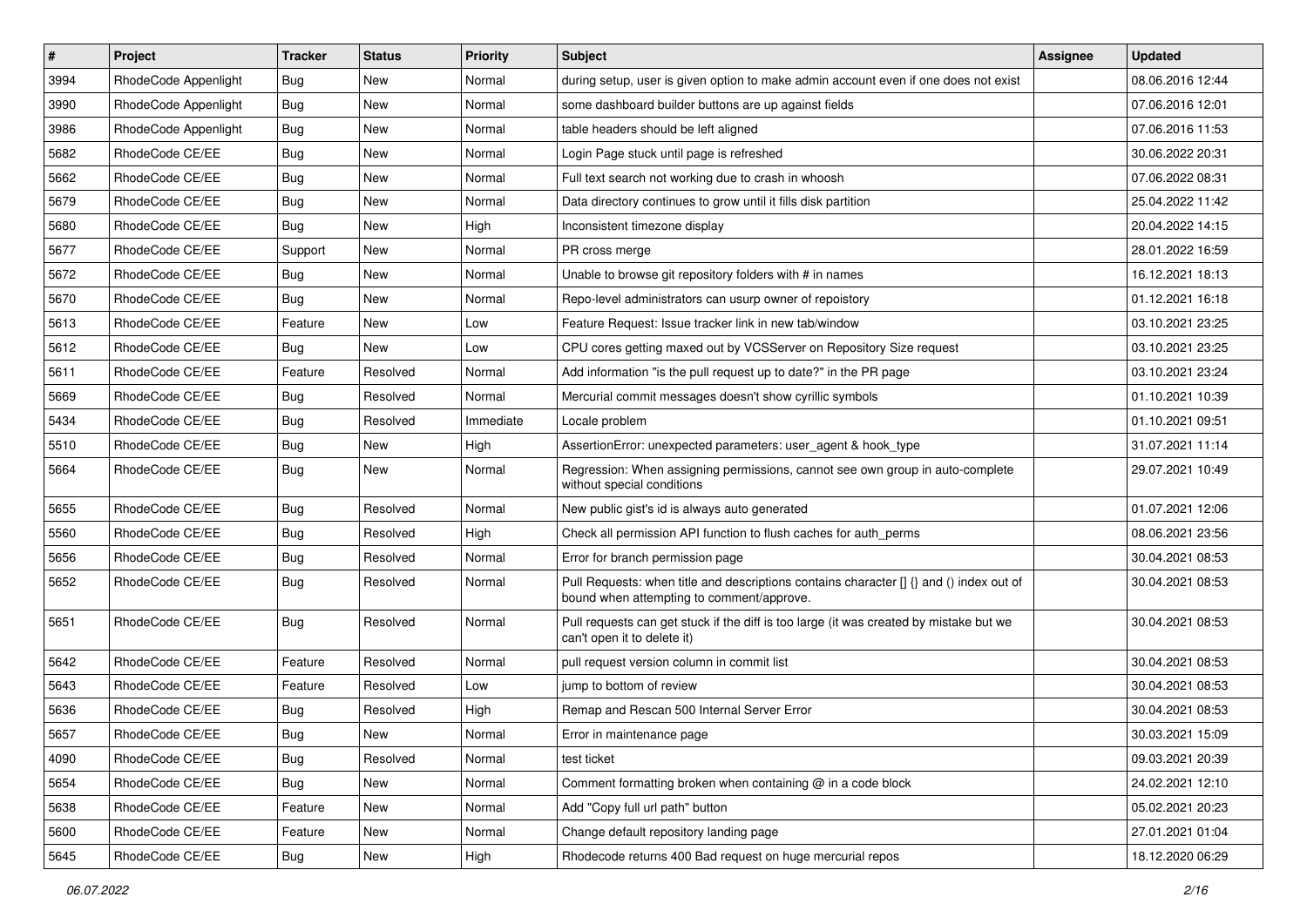| $\pmb{\#}$ | <b>Project</b>  | <b>Tracker</b> | <b>Status</b> | <b>Priority</b> | <b>Subject</b>                                                                                                     | <b>Assignee</b> | <b>Updated</b>   |
|------------|-----------------|----------------|---------------|-----------------|--------------------------------------------------------------------------------------------------------------------|-----------------|------------------|
| 5649       | RhodeCode CE/EE | Bug            | New           | Normal          | test-file-upload                                                                                                   |                 | 17.12.2020 23:08 |
| 5644       | RhodeCode CE/EE | Bug            | <b>New</b>    | Normal          | PR inks to comments not working if files are collapsed                                                             |                 | 02.12.2020 10:42 |
| 5635       | RhodeCode CE/EE | Feature        | Resolved      | Normal          | Remember column sorted by of the "Pull Requests You Participate In" table                                          |                 | 30.11.2020 22:30 |
| 5641       | RhodeCode CE/EE | Feature        | New           | Normal          | "Add draft" / (x) button usability                                                                                 |                 | 30.11.2020 20:53 |
| 5639       | RhodeCode CE/EE | Support        | New           | High            | 500 Internal Server Error   The server has either erred  after importing Database<br>from backup                   |                 | 22.11.2020 09:15 |
| 5637       | RhodeCode CE/EE | Feature        | <b>New</b>    | Normal          | Clone URL templates - add per repository/namespace                                                                 |                 | 29.10.2020 09:38 |
| 5633       | RhodeCode CE/EE | <b>Bug</b>     | Resolved      | Normal          | Moderately large pull requests fail because inefficient use of reviewer_data_json<br>column in pull requests table |                 | 12.10.2020 23:13 |
| 5634       | RhodeCode CE/EE | Bug            | Resolved      | Normal          | Quick Search Toolbar bugs out if pull request contains unicode double quote<br>character "                         |                 | 12.10.2020 23:13 |
| 5632       | RhodeCode CE/EE | Bug            | New           | Normal          | Missing Parent Folder for Personal Repo lacks proper handling                                                      |                 | 03.08.2020 07:56 |
| 5631       | RhodeCode CE/EE | Feature        | <b>New</b>    | Normal          | Change target of PR                                                                                                |                 | 31.07.2020 17:05 |
| 5574       | RhodeCode CE/EE | Feature        | Resolved      | Normal          | hg: Information for external hooks                                                                                 |                 | 30.07.2020 15:40 |
| 5622       | RhodeCode CE/EE | Bug            | Resolved      | High            | Upgrade from 4.18.3 to 4.19.3 broke all PRs                                                                        |                 | 28.07.2020 16:44 |
| 5623       | RhodeCode CE/EE | Bug            | Resolved      | Normal          | Credentials for remote repository URL leaking in Repository Header                                                 |                 | 22.07.2020 00:47 |
| 5630       | RhodeCode CE/EE | Bug            | New           | Normal          | Inline comments do not follow the line of code                                                                     |                 | 21.07.2020 11:25 |
| 5629       | RhodeCode CE/EE | Bug            | New           | Normal          | Diff truncated on small files                                                                                      |                 | 21.07.2020 08:58 |
| 5626       | RhodeCode CE/EE | Bug            | New           | Normal          | Whoosh full-text indexing is fully indexing all repos, not recognizing forks                                       |                 | 02.07.2020 19:24 |
| 5624       | RhodeCode CE/EE | <b>Bug</b>     | New           | Normal          | Timeout when trying to test SMTP email configuration                                                               |                 | 01.07.2020 20:01 |
| 5621       | RhodeCode CE/EE | Bug            | Resolved      | Urgent          | LDAP + User Groups authentication plugin not working after upgrade to 4.19.x                                       |                 | 15.06.2020 17:56 |
| 5620       | RhodeCode CE/EE | <b>Bug</b>     | Resolved      | Normal          | Regression of mail rendering in Thunderbird                                                                        |                 | 15.06.2020 16:45 |
| 5619       | RhodeCode CE/EE | <b>Bug</b>     | Resolved      | Normal          | Setting Landing Commit to SVN Trunk results in Files tab hitting a 404                                             |                 | 04.06.2020 23:51 |
| 5601       | RhodeCode CE/EE | Feature        | Resolved      | Normal          | Default navigation should be by branch name not commit id                                                          |                 | 04.06.2020 23:51 |
| 5590       | RhodeCode CE/EE | <b>Bug</b>     | New           | Normal          | Pull Request creation takes 2 minutes                                                                              |                 | 28.05.2020 20:48 |
| 5555       | RhodeCode CE/EE | Bug            | Resolved      | Normal          | Making Repository Public does not update the Default User Permissions                                              |                 | 28.05.2020 20:26 |
| 5594       | RhodeCode CE/EE | Bug            | Resolved      | Normal          | Credentials in Repository Settings for Pull requests are exposed                                                   |                 | 28.05.2020 20:25 |
| 5618       | RhodeCode CE/EE | Support        | New           | Normal          | Getting HTTP 502 Bad Gateway when trying to push (or clone) on a slow network                                      |                 | 27.05.2020 21:56 |
| 5561       | RhodeCode CE/EE | Bug            | Resolved      | Normal          | PR diff doesn't update when target changes                                                                         |                 | 21.05.2020 11:53 |
| 5617       | RhodeCode CE/EE | Feature        | New           | Normal          | Allow PRs to non-head bookmarks                                                                                    |                 | 20.05.2020 12:25 |
| 5614       | RhodeCode CE/EE | Feature        | Resolved      | Normal          | Show context function name in hg diffs                                                                             |                 | 23.04.2020 13:43 |
| 5583       | RhodeCode CE/EE | Feature        | Resolved      | Normal          | rcextensions hook for pull request comment                                                                         |                 | 23.04.2020 13:42 |
| 5596       | RhodeCode CE/EE | Bug            | Resolved      | Normal          | Pull Request duplicated after description edit                                                                     |                 | 14.04.2020 13:28 |
| 5609       | RhodeCode CE/EE | Support        | Resolved      | Normal          | Change git diff algorithm                                                                                          |                 | 31.03.2020 22:08 |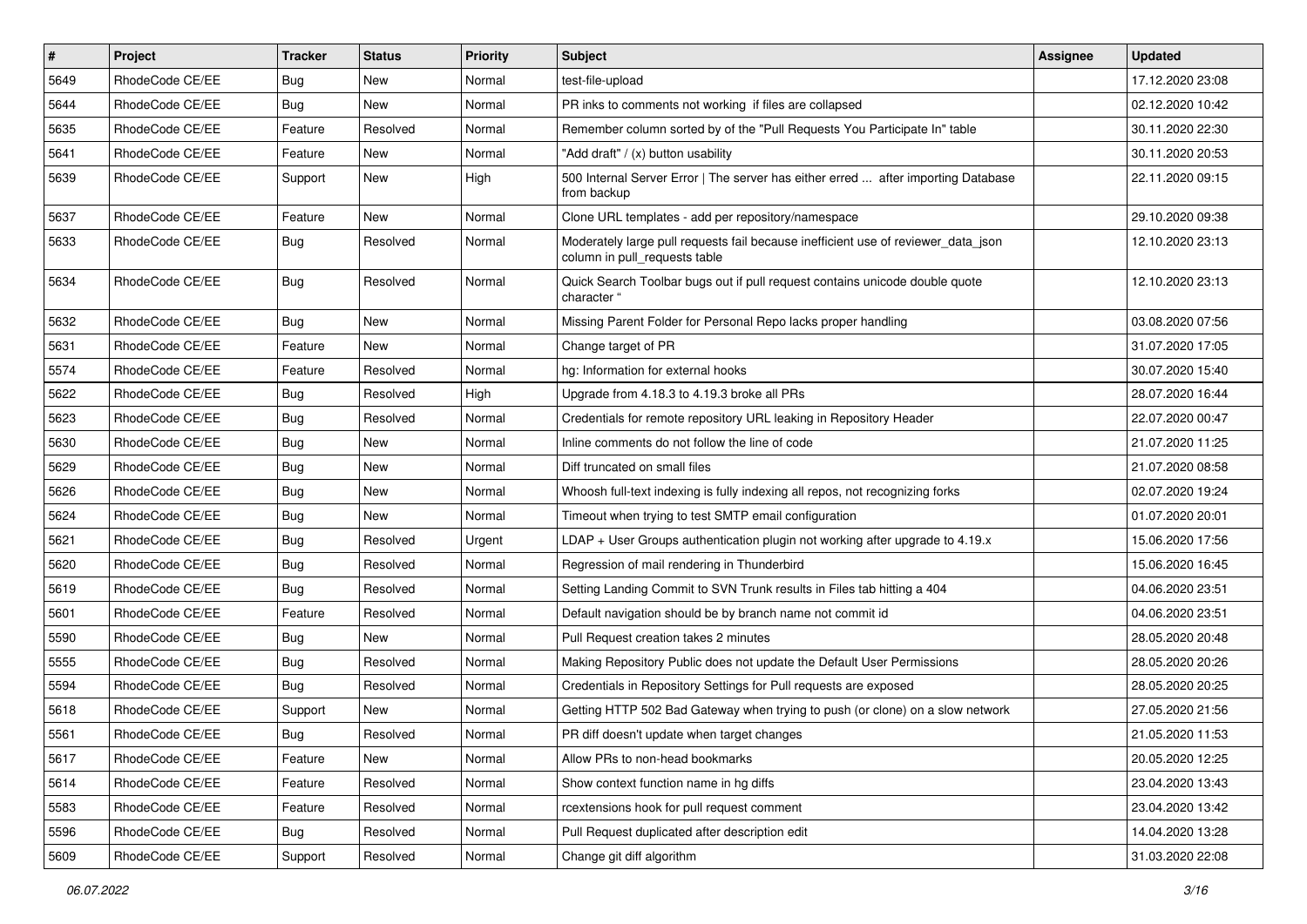| $\vert$ # | Project         | <b>Tracker</b> | <b>Status</b> | <b>Priority</b> | <b>Subject</b>                                                                                                    | <b>Assignee</b> | <b>Updated</b>   |
|-----------|-----------------|----------------|---------------|-----------------|-------------------------------------------------------------------------------------------------------------------|-----------------|------------------|
| 5605      | RhodeCode CE/EE | <b>Bug</b>     | Resolved      | Normal          | Cannot set subversion compatibility to 1.10                                                                       |                 | 30.03.2020 17:27 |
| 5603      | RhodeCode CE/EE | Feature        | Resolved      | Normal          | Code search - highlight matching search terms                                                                     |                 | 30.03.2020 11:16 |
| 5585      | RhodeCode CE/EE | Feature        | Resolved      | Normal          | Minimize downtime on rccontrol upgrade                                                                            |                 | 27.03.2020 09:45 |
| 5595      | RhodeCode CE/EE | Feature        | New           | Normal          | Group code review mail notification                                                                               |                 | 03.03.2020 10:17 |
| 3981      | RhodeCode CE/EE | Feature        | Resolved      | Normal          | Add cloud hosting like Gitlab, GitHub                                                                             |                 | 02.03.2020 09:14 |
| 5593      | RhodeCode CE/EE | Support        | New           | Normal          | <b>SSH</b> connections                                                                                            |                 | 17.02.2020 16:18 |
| 5586      | RhodeCode CE/EE | Feature        | New           | Normal          | @mention should be a link                                                                                         |                 | 29.01.2020 11:46 |
| 5588      | RhodeCode CE/EE | Bug            | New           | Normal          | wrong rendering of issue tracker pattern                                                                          |                 | 29.01.2020 11:24 |
| 5584      | RhodeCode CE/EE | Feature        | <b>New</b>    | Normal          | "update pull request link" message on vcs client                                                                  |                 | 23.01.2020 10:32 |
| 5229      | RhodeCode CE/EE | Task           | Resolved      | Normal          | add support for https://clipboardjs.com/                                                                          |                 | 21.01.2020 02:19 |
| 5469      | RhodeCode CE/EE | Feature        | Resolved      | Normal          | elastisearch > 2.x not supported?                                                                                 |                 | 21.01.2020 02:19 |
| 5518      | RhodeCode CE/EE | Bug            | Resolved      | Normal          | Zero-sized files in /rhodecode/config/rcextensions/examples                                                       |                 | 21.01.2020 02:18 |
| 5272      | RhodeCode CE/EE | Feature        | Resolved      | Normal          | Pull Request checklist                                                                                            |                 | 21.01.2020 02:09 |
| 5554      | RhodeCode CE/EE | Support        | Resolved      | Normal          | How to increase number of commits shown in pagination on dashboard and<br>changelog                               |                 | 21.01.2020 02:08 |
| 5569      | RhodeCode CE/EE | <b>Bug</b>     | Resolved      | Normal          | SshWrapper error                                                                                                  |                 | 21.01.2020 02:02 |
| 5575      | RhodeCode CE/EE | Bug            | Resolved      | Low             | Filtering username containing '-' does not work in Admin audit log panel                                          |                 | 20.01.2020 10:04 |
| 5567      | RhodeCode CE/EE | Bug            | Resolved      | High            | Error after PR was updated                                                                                        |                 | 20.01.2020 10:04 |
| 5573      | RhodeCode CE/EE | <b>Bug</b>     | Resolved      | Normal          | Wrong notification Base Url for Email-Integrations                                                                |                 | 16.01.2020 08:53 |
| 5556      | RhodeCode CE/EE | Bug            | New           | Normal          | After upgrade RhodeCode Enterprise, pull request via API adds repo owner as<br>default reviewer                   |                 | 01.01.2020 13:09 |
| 5200      | RhodeCode CE/EE | Task           | New           | Normal          | investigate search improvements                                                                                   |                 | 16.12.2019 16:04 |
| 5541      | RhodeCode CE/EE | Support        | <b>New</b>    | Normal          | SVN Settings: Repository Patterns                                                                                 |                 | 16.12.2019 15:35 |
| 5557      | RhodeCode CE/EE | Bug            | Resolved      | Normal          | Consider removing slashes from the RSS feed names                                                                 |                 | 31.10.2019 19:54 |
| 5571      | RhodeCode CE/EE | Bug            | Resolved      | Normal          | redmine does not work with firefox any more                                                                       |                 | 25.10.2019 12:38 |
| 5570      | RhodeCode CE/EE | Bug            | New           | Normal          | Remap repositories always fail in RhodeCode community                                                             |                 | 04.10.2019 14:50 |
| 5507      | RhodeCode CE/EE | <b>Bug</b>     | Resolved      | Normal          | Markdown rendering needs improvement                                                                              |                 | 15.08.2019 15:40 |
| 5558      | RhodeCode CE/EE | <b>Bug</b>     | Resolved      | Low             | Commit compare window covers text                                                                                 |                 | 08.07.2019 18:12 |
| 5399      | RhodeCode CE/EE | Bug            | In Progress   | High            | Issues with Git LFS integration                                                                                   |                 | 07.07.2019 22:21 |
| 5513      | RhodeCode CE/EE | Bug            | Resolved      | High            | Gist: GitHub flavoured markdown gist creation fails                                                               |                 | 07.07.2019 22:21 |
| 5559      | RhodeCode CE/EE | Bug            | New           | Normal          | Timezone handling issue on repos list                                                                             |                 | 07.07.2019 22:19 |
| 5552      | RhodeCode CE/EE | Feature        | New           | High            | PR dependency across repos                                                                                        |                 | 22.06.2019 01:15 |
| 5550      | RhodeCode CE/EE | Bug            | New           | Normal          | 500 Internal Server Error   The server has either erred or is incapable of performing<br>the requested operation. |                 | 18.04.2019 17:12 |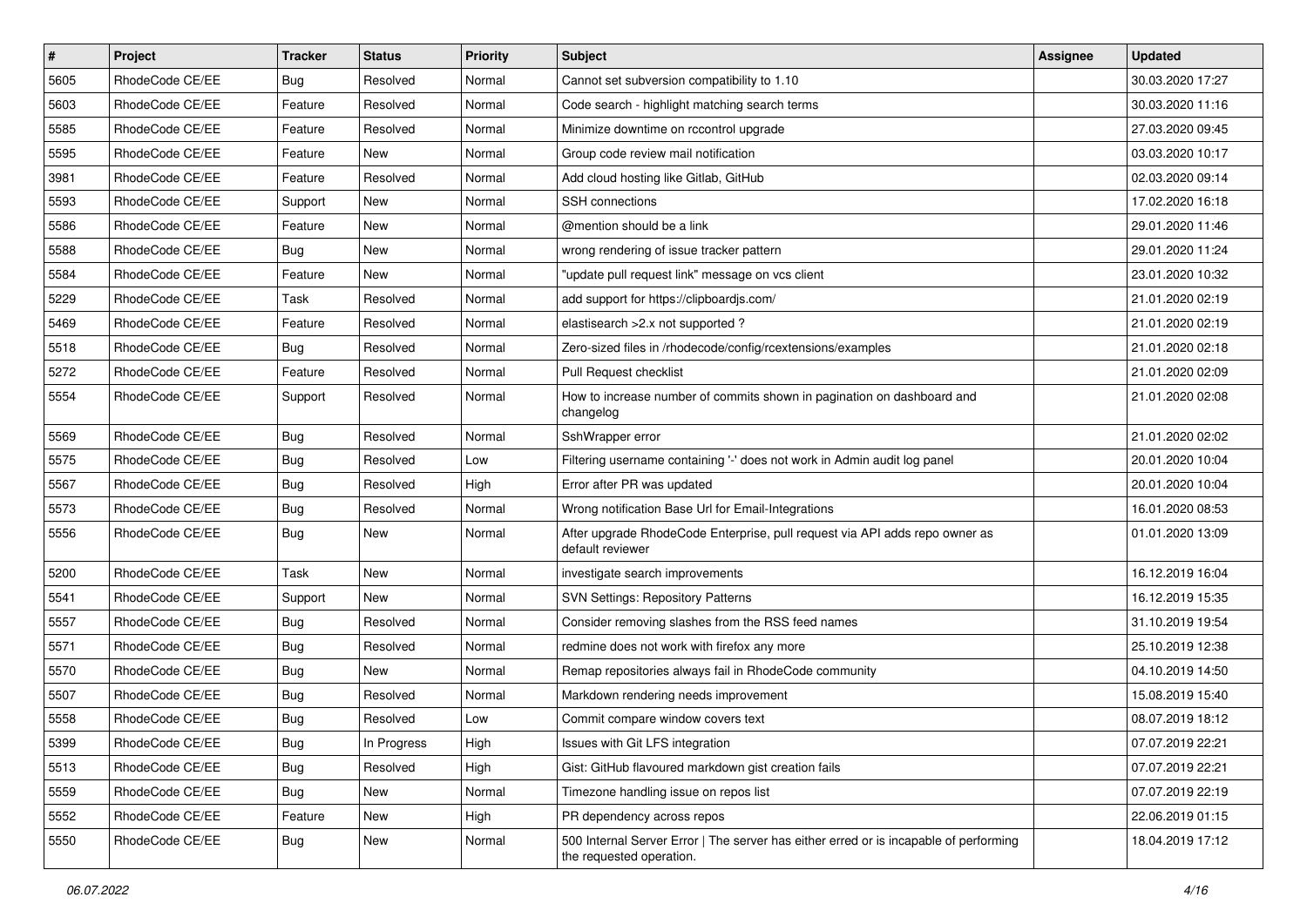| $\vert$ # | Project         | <b>Tracker</b> | <b>Status</b> | <b>Priority</b> | <b>Subject</b>                                                                                                                    | <b>Assignee</b> | <b>Updated</b>   |
|-----------|-----------------|----------------|---------------|-----------------|-----------------------------------------------------------------------------------------------------------------------------------|-----------------|------------------|
| 5395      | RhodeCode CE/EE | Support        | Resolved      | Normal          | Svn protocols and performance                                                                                                     |                 | 04.04.2019 18:08 |
| 5494      | RhodeCode CE/EE | Bug            | New           | Normal          | rccontrol's python package management causes slow VCS SSH                                                                         |                 | 02.04.2019 11:56 |
| 5546      | RhodeCode CE/EE | Support        | Resolved      | Normal          | experiments with mercurial 4.9                                                                                                    |                 | 26.03.2019 09:23 |
| 5547      | RhodeCode CE/EE | <b>Bug</b>     | New           | Normal          | UI not consistent between Firefox and Chrome                                                                                      |                 | 01.03.2019 23:35 |
| 5536      | RhodeCode CE/EE | Feature        | Resolved      | Low             | Ability to disable server-side SSH key generation                                                                                 |                 | 28.02.2019 13:52 |
| 5537      | RhodeCode CE/EE | Task           | Resolved      | Normal          | Add owner to create pull request API                                                                                              |                 | 28.02.2019 13:52 |
| 5528      | RhodeCode CE/EE | Bug            | Resolved      | High            | Empty Unicode file causes the PR to return HTTP 500                                                                               |                 | 28.02.2019 13:52 |
| 5490      | RhodeCode CE/EE | <b>Bug</b>     | Resolved      | Normal          | Changes to repo group permissions via API are not audit logged                                                                    |                 | 28.02.2019 13:52 |
| 5520      | RhodeCode CE/EE | Feature        | Resolved      | Normal          | Show the head commits shas when the merge is prevented due to multiple heads                                                      |                 | 28.02.2019 13:52 |
| 5522      | RhodeCode CE/EE | <b>Bug</b>     | Resolved      | Low             | vcsserver fails when url contains extra "/"                                                                                       |                 | 28.02.2019 13:52 |
| 5521      | RhodeCode CE/EE | <b>Bug</b>     | Resolved      | Normal          | Proxing SVN http requests does not work when using prefix for rhodecode.                                                          |                 | 28.02.2019 13:52 |
| 5515      | RhodeCode CE/EE | <b>Bug</b>     | Resolved      | Normal          | PR default reviewer is incorrect                                                                                                  |                 | 28.02.2019 13:52 |
| 5545      | RhodeCode CE/EE | Bug            | <b>New</b>    | Normal          | Merge commit to contain the username/reponame of the origin                                                                       |                 | 28.02.2019 13:46 |
| 5544      | RhodeCode CE/EE | Support        | Resolved      | Normal          | Use of authentication token with LDAP account results in account lockout when max<br>bad password attempts are configured in LDAP |                 | 27.02.2019 10:09 |
| 5543      | RhodeCode CE/EE | Feature        | New           | Normal          | Repo API should have equivalent get_repo_audit_logs() to User API call<br>get_user_audit_logs()                                   |                 | 26.02.2019 12:22 |
| 5540      | RhodeCode CE/EE | <b>Bug</b>     | New           | Normal          | Rhode Code 4.15.2 VCS Caching(?) behaviour                                                                                        |                 | 25.02.2019 17:01 |
| 5538      | RhodeCode CE/EE | <b>Bug</b>     | New           | Normal          | internal server error (UnicodeDecodeError) during rhodecode-index request                                                         |                 | 20.02.2019 14:43 |
| 5530      | RhodeCode CE/EE | Bug            | Resolved      | Normal          | Email integration has incorrect url                                                                                               |                 | 09.02.2019 10:33 |
| 5527      | RhodeCode CE/EE | Support        | New           | Normal          | API: expose human readable failure reason                                                                                         |                 | 30.01.2019 17:43 |
| 5524      | RhodeCode CE/EE | Bug            | New           | High            | Cannot log into RhodeCode anymore                                                                                                 |                 | 15.01.2019 17:08 |
| 5519      | RhodeCode CE/EE | <b>Bug</b>     | New           | High            | User unable to fork the repo despite setting Repository Forking to Disabled                                                       |                 | 11.12.2018 22:21 |
| 5517      | RhodeCode CE/EE | <b>Bug</b>     | Resolved      | Urgent          | Problem with upgrading to Community-4.15                                                                                          |                 | 11.12.2018 06:32 |
| 5505      | RhodeCode CE/EE | <b>Bug</b>     | Resolved      | Normal          | Notification emails from RhodeCode is garbled in Outlook 2016 web client                                                          |                 | 07.12.2018 09:49 |
| 5502      | RhodeCode CE/EE | Bug            | Resolved      | High            | 500 error when using multiple custom branch permissions                                                                           |                 | 07.12.2018 09:49 |
| 5509      | RhodeCode CE/EE | <b>Bug</b>     | New           | Normal          | Remove `!important attributes` from UI elements                                                                                   |                 | 07.12.2018 07:40 |
| 5511      | RhodeCode CE/EE | Feature        | New           | Normal          | New feature to synchronize the fork with the remote repo from the summary page                                                    |                 | 13.11.2018 01:23 |
| 5512      | RhodeCode CE/EE | <b>Bug</b>     | New           | Normal          | Show commit phase in summary view                                                                                                 |                 | 09.11.2018 21:37 |
| 5503      | RhodeCode CE/EE | Support        | New           | Normal          | failed to upgrade to 4.13.3                                                                                                       |                 | 06.11.2018 18:28 |
| 5482      | RhodeCode CE/EE | Bug            | Resolved      | Normal          | Changing a repo's 'Remote pull uri' in its Settings fails with 'No repo type specified'                                           |                 | 31.10.2018 08:37 |
| 5297      | RhodeCode CE/EE | <b>Bug</b>     | Resolved      | Normal          | Locale fails on a SuSE system                                                                                                     |                 | 31.10.2018 08:36 |
| 5304      | RhodeCode CE/EE | Bug            | Resolved      | Normal          | Email template not correct                                                                                                        |                 | 31.10.2018 08:36 |
| 5506      | RhodeCode CE/EE | Bug            | New           | Normal          | Web UI fonts are not looking good and is difficult to read for people with low vision                                             |                 | 26.10.2018 09:38 |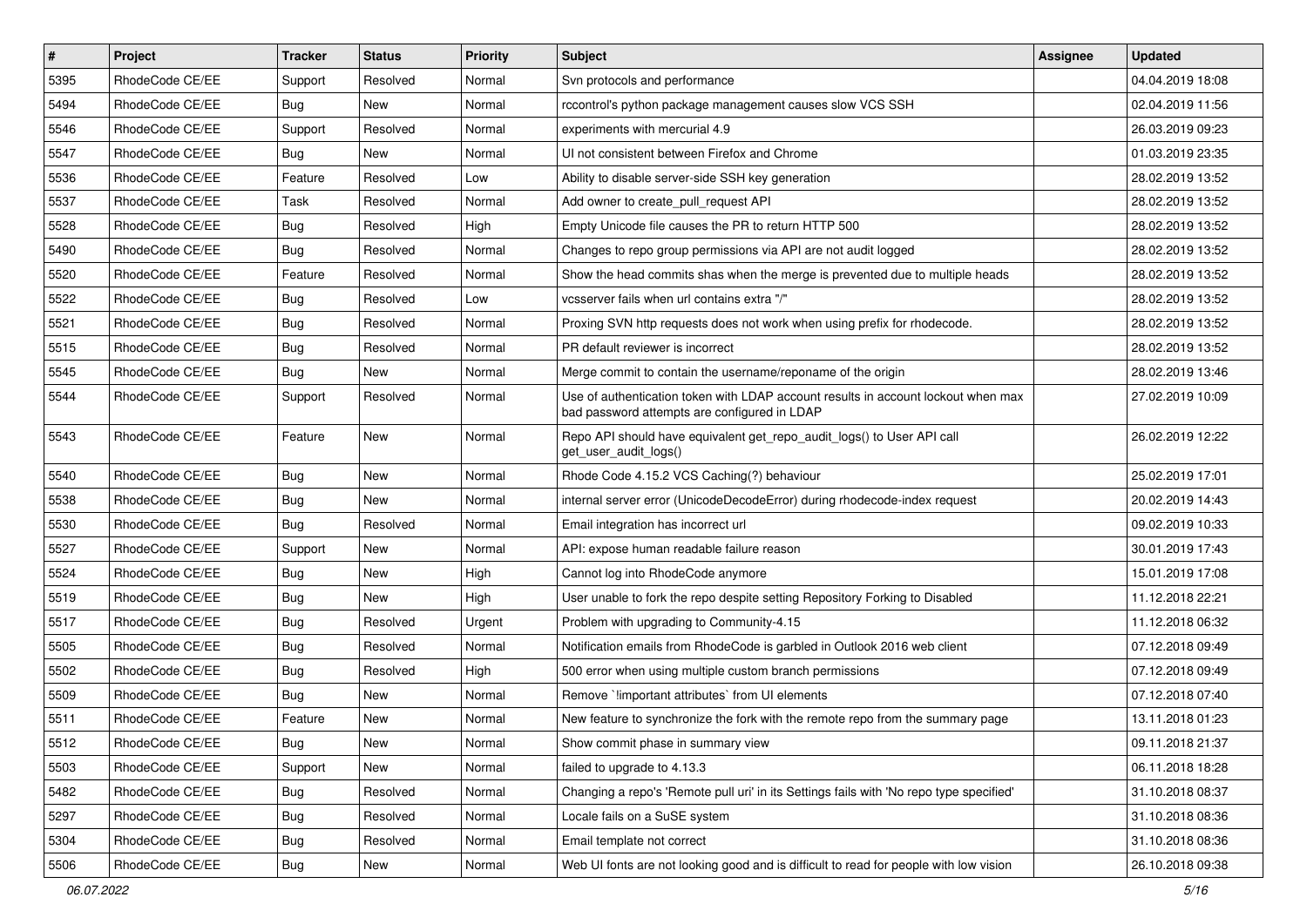| $\vert$ # | Project         | Tracker    | <b>Status</b> | <b>Priority</b> | Subject                                                                                                    | Assignee | <b>Updated</b>   |
|-----------|-----------------|------------|---------------|-----------------|------------------------------------------------------------------------------------------------------------|----------|------------------|
| 5504      | RhodeCode CE/EE | Feature    | New           | Normal          | Buttons to copy commit hash and to expand the commit message in the repo<br>summary view                   |          | 26.10.2018 00:59 |
| 5500      | RhodeCode CE/EE | Bug        | New           | Normal          | How to enable/set "RC_SKIP_HOOKS" to disable svn hooks?                                                    |          | 02.10.2018 07:45 |
| 5499      | RhodeCode CE/EE | Support    | New           | Normal          | ERROR [celery.worker.consumer.consumer] consumer: Cannot connect                                           |          | 11.09.2018 08:39 |
| 5495      | RhodeCode CE/EE | Support    | New           | Normal          | Idap to crowd users_groups sync source                                                                     |          | 10.09.2018 22:09 |
| 5497      | RhodeCode CE/EE | Support    | New           | Normal          | hg push hangs                                                                                              |          | 30.08.2018 22:15 |
| 4044      | RhodeCode CE/EE | Feature    | Resolved      | Normal          | <b>Branch permissions</b>                                                                                  |          | 30.08.2018 09:48 |
| 5468      | RhodeCode CE/EE | Support    | New           | Normal          | Check logic for updating last commit for repository groups                                                 |          | 30.08.2018 09:47 |
| 5491      | RhodeCode CE/EE | Support    | New           | Urgent          | Upgrade RhodeCode Community + VCSSERVER from 4.10.4 to 4.12.4, pull request<br>stop working with reviewers |          | 30.08.2018 09:47 |
| 5461      | RhodeCode CE/EE | Bug        | Resolved      | Normal          | Changes to user group permissions via API are not audit logged                                             |          | 30.08.2018 09:47 |
| 5496      | RhodeCode CE/EE | Support    | New           | Normal          | database migration 4.11.6 mysql to 4.12.4 postgres                                                         |          | 27.08.2018 21:17 |
| 5492      | RhodeCode CE/EE | Bug        | New           | Normal          | VCSServer + SVN 1.10                                                                                       |          | 26.07.2018 15:01 |
| 5489      | RhodeCode CE/EE | Bug        | Resolved      | High            | grant_user_permission_to_repo_group API call fails to set permissions on child<br>repos                    |          | 11.07.2018 09:57 |
| 5462      | RhodeCode CE/EE | Bug        | New           | Normal          | create repo api fails with celery enabled                                                                  |          | 10.07.2018 17:49 |
| 5484      | RhodeCode CE/EE | Support    | New           | Normal          | Setting up ssh, remote hg not found                                                                        |          | 06.07.2018 23:41 |
| 5460      | RhodeCode CE/EE | Bug        | New           | Low             | Repo creation stuck when remote clone returns partial http code 500                                        |          | 06.07.2018 19:14 |
| 5187      | RhodeCode CE/EE | Feature    | Resolved      | Normal          | changelog dynamic loading of commits                                                                       |          | 12.06.2018 12:31 |
| 4089      | RhodeCode CE/EE | <b>Bug</b> | Resolved      | Normal          | svn repository does not exist                                                                              |          | 12.06.2018 12:29 |
| 5475      | RhodeCode CE/EE | <b>Bug</b> | New           | Normal          | Unable to locate user in OpenLDAP directory via Idaps                                                      |          | 08.06.2018 20:06 |
| 5471      | RhodeCode CE/EE | <b>Bug</b> | New           | Normal          | Webhook integration failing: need more than 3 values to unpack                                             |          | 01.06.2018 02:26 |
| 5444      | RhodeCode CE/EE | <b>Bug</b> | Resolved      | Normal          | Error while creating a pull request on a Mercurial repository                                              |          | 17.04.2018 22:29 |
| 3364      | RhodeCode CE/EE | Support    | New           | High            | Allow Specifying the Commit Message for Pull Request Merges                                                |          | 17.04.2018 21:51 |
| 5391      | RhodeCode CE/EE | Task       | Resolved      | High            | Secure Email change                                                                                        |          | 17.04.2018 21:50 |
| 4290      | RhodeCode CE/EE | Task       | New           | Normal          | Allow to transplant the review status to merged commits                                                    |          | 17.04.2018 21:50 |
| 4109      | RhodeCode CE/EE | <b>Bug</b> | New           | Normal          | [files] The "switch to commit" widget is broken after using browser back button                            |          | 17.04.2018 21:50 |
| 4045      | RhodeCode CE/EE | Task       | New           | Normal          | File permissions                                                                                           |          | 17.04.2018 21:49 |
| 5457      | RhodeCode CE/EE | Bug        | Resolved      | Normal          | Internal server error on full-text search settings page with Elasticsearch                                 |          | 16.04.2018 09:08 |
| 5414      | RhodeCode CE/EE | <b>Bug</b> | New           | High            | When Opening New Pull Request, Target Revision Default Is Undesireable                                     |          | 11.04.2018 23:20 |
| 5371      | RhodeCode CE/EE | Bug        | New           | Normal          | Comment times in Pull Requests are off by 1 day                                                            |          | 10.04.2018 15:11 |
| 5412      | RhodeCode CE/EE | <b>Bug</b> | Resolved      | Normal          | Webhook for "pullrequest commented" event returns incomplete data                                          |          | 27.02.2018 18:00 |
| 2844      | RhodeCode CE/EE | Task       | New           | Normal          | Update Bcrypt to a maintained version                                                                      |          | 17.02.2018 20:37 |
| 5436      | RhodeCode CE/EE | Bug        | Resolved      | High            | Unable To Open Pull Request in 4.11.2                                                                      |          | 14.02.2018 11:14 |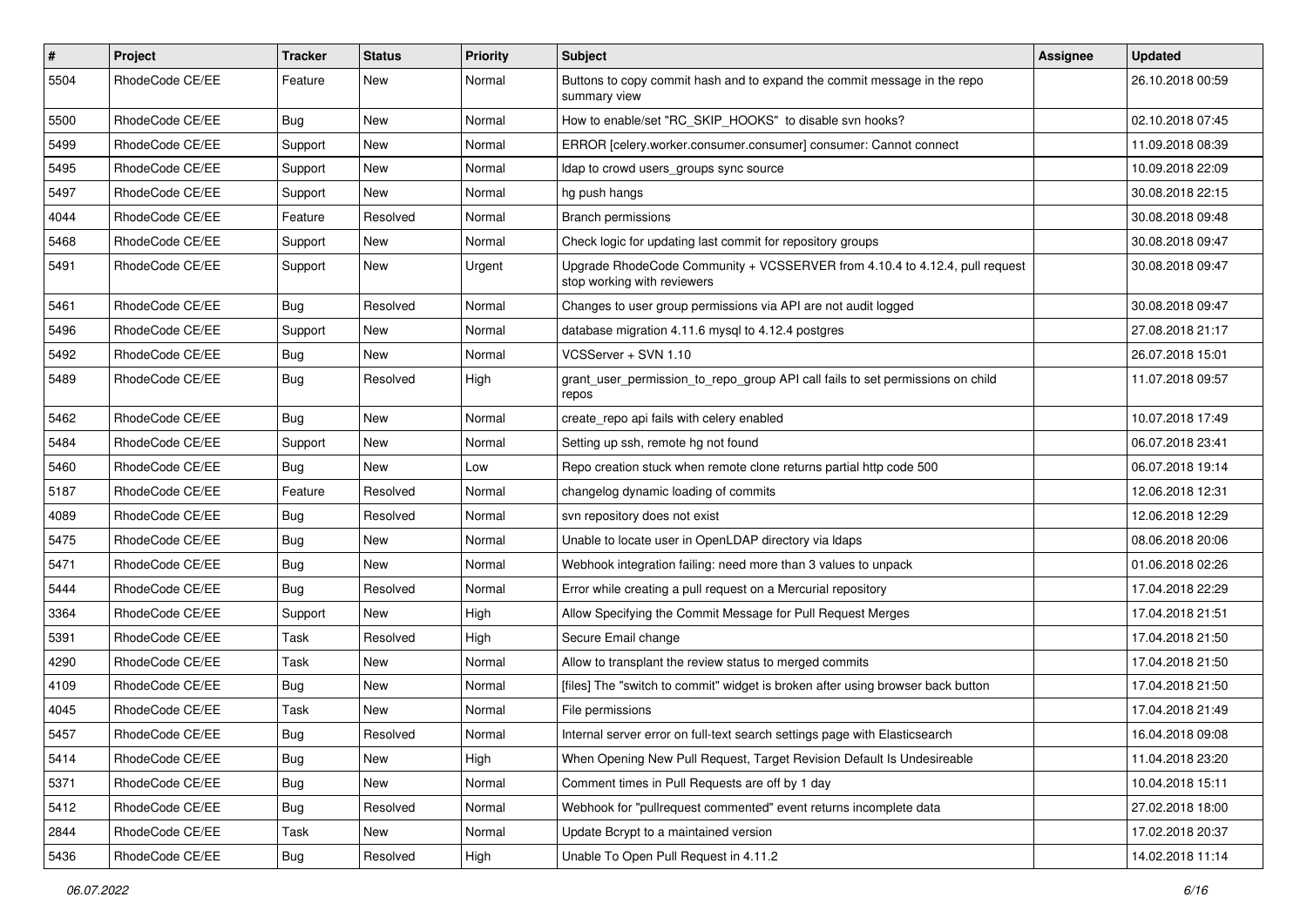| $\vert$ # | <b>Project</b>  | <b>Tracker</b> | <b>Status</b> | <b>Priority</b> | <b>Subject</b>                                                                                                                                                                       | Assignee | <b>Updated</b>   |
|-----------|-----------------|----------------|---------------|-----------------|--------------------------------------------------------------------------------------------------------------------------------------------------------------------------------------|----------|------------------|
| 5433      | RhodeCode CE/EE | <b>Bug</b>     | Resolved      | High            | RhodeCode Community 4.11 doesn't handle HG largefiles extension                                                                                                                      |          | 01.02.2018 20:08 |
| 5410      | RhodeCode CE/EE | <b>Bug</b>     | New           | Normal          | After converting to CE, we get the following error when trying to view some repos in<br>the UI: "UnicodeDecodeError: 'ascii' codec can't decode byte" (full error in<br>Description) |          | 25.01.2018 20:45 |
| 5202      | RhodeCode CE/EE | Task           | Resolved      | Normal          | run git gc and git repack on GIT repos when we have a scheduler via celery in<br>pyramid                                                                                             |          | 04.12.2017 20:49 |
| 5406      | RhodeCode CE/EE | Bug            | <b>New</b>    | Normal          | <b>Installer Fails</b>                                                                                                                                                               |          | 01.12.2017 11:52 |
| 5405      | RhodeCode CE/EE | Bug            | <b>New</b>    | Normal          | Add repository from UI leads to HTTP/404                                                                                                                                             |          | 28.11.2017 11:39 |
| 5404      | RhodeCode CE/EE | Task           | <b>New</b>    | Normal          | Add an option to detach review rules when deleting an user                                                                                                                           |          | 22.11.2017 11:23 |
| 4169      | RhodeCode CE/EE | Task           | Resolved      | Normal          | re-architecture celery support                                                                                                                                                       |          | 17.11.2017 19:21 |
| 5400      | RhodeCode CE/EE | Task           | New           | Normal          | User group - subgroup support                                                                                                                                                        |          | 06.11.2017 22:00 |
| 5316      | RhodeCode CE/EE | Feature        | In Progress   | Normal          | UI should provide checkout URL for a SVN path                                                                                                                                        |          | 06.11.2017 21:59 |
| 5396      | RhodeCode CE/EE | Feature        | Resolved      | Normal          | Merge state with shadow repo should be created during pull request                                                                                                                   |          | 12.10.2017 21:57 |
| 5394      | RhodeCode CE/EE | Support        | New           | Normal          | SVN to Git / Mercurial Migration                                                                                                                                                     |          | 03.10.2017 09:29 |
| 5289      | RhodeCode CE/EE | Feature        | <b>New</b>    | High            | Ability to Upload/Replace a file using the UI                                                                                                                                        |          | 22.09.2017 10:29 |
| 4051      | RhodeCode CE/EE | Task           | New           | Normal          | [ux, renderering] Consistent formatting on text fields.                                                                                                                              |          | 22.09.2017 10:27 |
| 1457      | RhodeCode CE/EE | Feature        | <b>New</b>    | Normal          | add allow permissions inheritance on repo groups                                                                                                                                     |          | 22.09.2017 10:27 |
| 4299      | RhodeCode CE/EE | Task           | <b>New</b>    | Normal          | TEMPLATE repo groups                                                                                                                                                                 |          | 22.09.2017 10:26 |
| 5203      | RhodeCode CE/EE | Task           | Resolved      | Normal          | optimise large repos speed                                                                                                                                                           |          | 08.09.2017 16:10 |
| 5380      | RhodeCode CE/EE | Bug            | Resolved      | Normal          | repo commits pageintion error                                                                                                                                                        |          | 06.09.2017 19:16 |
| 5381      | RhodeCode CE/EE | Bug            | Resolved      | Normal          | Email integration changeset links invalid                                                                                                                                            |          | 06.09.2017 12:29 |
| 5379      | RhodeCode CE/EE | <b>Bug</b>     | Resolved      | Normal          | Journal RSS feed errors                                                                                                                                                              |          | 01.09.2017 16:40 |
| 5343      | RhodeCode CE/EE | Task           | Resolved      | Normal          | SSH key management and SSH support                                                                                                                                                   |          | 18.08.2017 23:50 |
| 5376      | RhodeCode CE/EE | <b>Bug</b>     | Resolved      | Normal          | error: pretxnchangegroup.acl hook failed: acl: user "" denied on branch "default"                                                                                                    |          | 16.08.2017 19:45 |
| 5375      | RhodeCode CE/EE | Support        | Resolved      | Normal          | How do I configure "Go to" to just search repository names?                                                                                                                          |          | 16.08.2017 18:00 |
| 5337      | RhodeCode CE/EE | <b>Bug</b>     | Resolved      | Normal          | Possible memory leak after few Git Pull Requests                                                                                                                                     |          | 08.08.2017 13:08 |
| 4312      | RhodeCode CE/EE | Task           | New           | Normal          | Storage location changes                                                                                                                                                             |          | 11.07.2017 13:31 |
| 5269      | RhodeCode CE/EE | Support        | New           | Normal          | Upgrade from RC EE 3.7.1 to RC EE 4.x                                                                                                                                                |          | 29.06.2017 19:36 |
| 5321      | RhodeCode CE/EE | Feature        | Resolved      | Normal          | Audit logs                                                                                                                                                                           |          | 21.06.2017 12:49 |
| 4207      | RhodeCode CE/EE | Feature        | Resolved      | Normal          | Support for obsolescence markers in changelog UI                                                                                                                                     |          | 19.05.2017 16:14 |
| 5225      | RhodeCode CE/EE | Task           | Resolved      | Normal          | add tag of author/contribitor to comments                                                                                                                                            |          | 11.05.2017 11:10 |
| 5265      | RhodeCode CE/EE | Task           | Resolved      | Normal          | Enable phases support                                                                                                                                                                |          | 11.05.2017 11:10 |
| 5278      | RhodeCode CE/EE | Feature        | New           | Normal          | Require support for git repositories of the form git://                                                                                                                              |          | 13.04.2017 15:20 |
| 5277      | RhodeCode CE/EE | <b>Bug</b>     | Resolved      | Normal          | table id=user list table - Ajax error                                                                                                                                                |          | 13.04.2017 01:04 |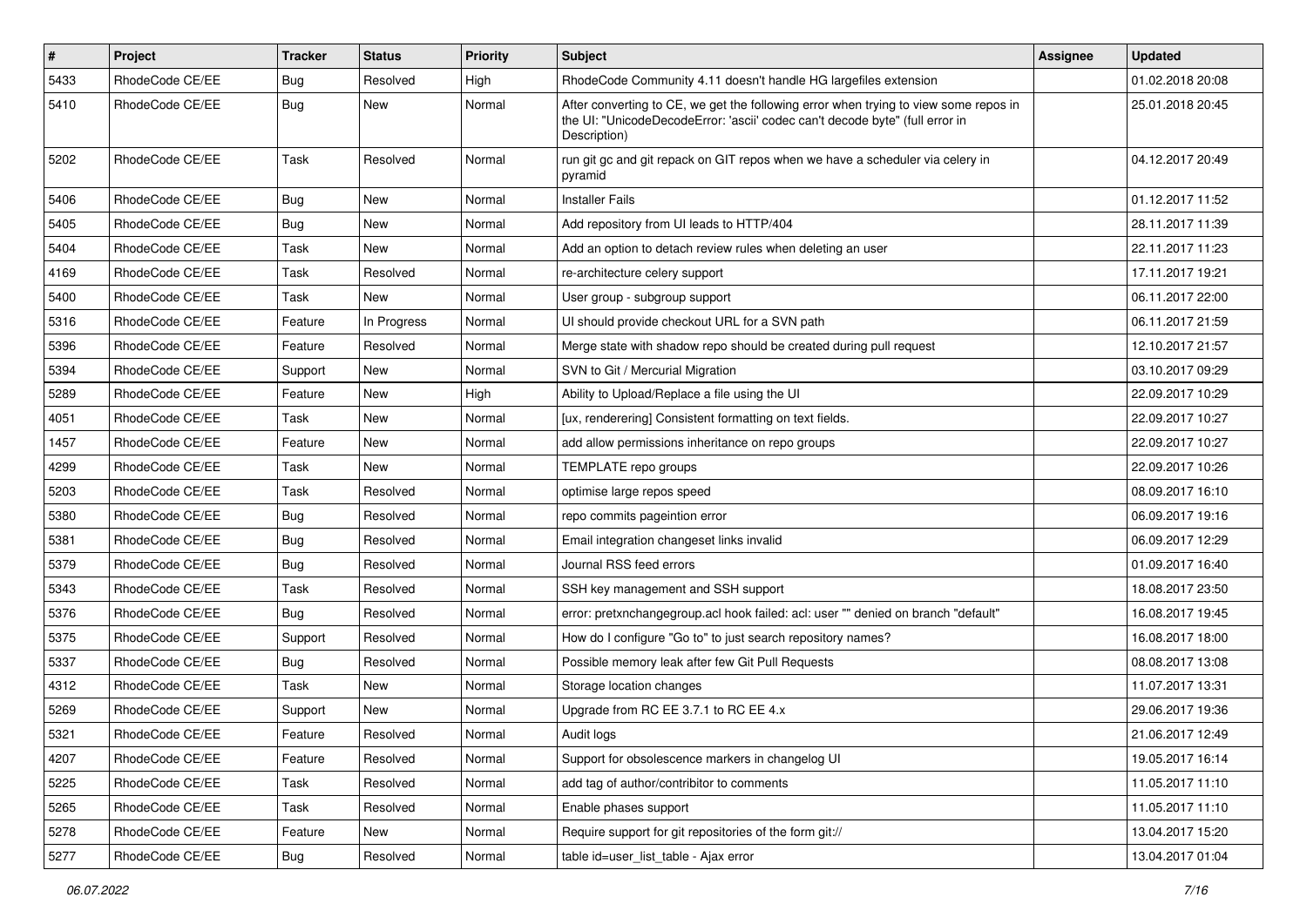| $\sharp$ | Project         | <b>Tracker</b> | <b>Status</b> | Priority | <b>Subject</b>                                                                  | <b>Assignee</b> | <b>Updated</b>   |
|----------|-----------------|----------------|---------------|----------|---------------------------------------------------------------------------------|-----------------|------------------|
| 5259     | RhodeCode CE/EE | Bug            | Resolved      | Normal   | user-journal storage changes                                                    |                 | 12.04.2017 00:04 |
| 5273     | RhodeCode CE/EE | Feature        | <b>New</b>    | Normal   | Comment status                                                                  |                 | 07.04.2017 13:10 |
| 5271     | RhodeCode CE/EE | Feature        | New           | Normal   | Private comments                                                                |                 | 07.04.2017 12:01 |
| 5266     | RhodeCode CE/EE | Bug            | Resolved      | Normal   | Validate if changes in target branches get's propagated on Pull request updates |                 | 05.04.2017 18:10 |
| 5255     | RhodeCode CE/EE | Support        | New           | Normal   | I can't access issues created by me from mail                                   |                 | 04.04.2017 11:28 |
| 4306     | RhodeCode CE/EE | Bug            | Resolved      | Normal   | Issue to push file with character # on a SVN                                    |                 | 03.04.2017 16:44 |
| 2817     | RhodeCode CE/EE | Feature        | Resolved      | Normal   | Make largefiles downloadable from the interface                                 |                 | 27.03.2017 14:04 |
| 4235     | RhodeCode CE/EE | Task           | Resolved      | High     | Support GIT LFS server                                                          |                 | 23.03.2017 17:24 |
| 5256     | RhodeCode CE/EE | Feature        | <b>New</b>    | Normal   | Last repository access time.                                                    |                 | 23.03.2017 16:34 |
| 5235     | RhodeCode CE/EE | Task           | Resolved      | Normal   | relative image support                                                          |                 | 10.03.2017 23:37 |
| 5227     | RhodeCode CE/EE | Bug            | <b>New</b>    | Normal   | 400 during a svn checkout, file with special chars                              |                 | 23.02.2017 17:43 |
| 5221     | RhodeCode CE/EE | Task           | Resolved      | Normal   | Missing comment type in emails                                                  |                 | 19.02.2017 21:46 |
| 5218     | RhodeCode CE/EE | Bug            | New           | Normal   | 500 when forking repository, when using special chars in password.              |                 | 19.02.2017 21:46 |
| 5213     | RhodeCode CE/EE | Bug            | Resolved      | Normal   | Fixing Apache Proxy timeout issues                                              |                 | 14.02.2017 09:44 |
| 4274     | RhodeCode CE/EE | <b>Bug</b>     | Resolved      | Normal   | 500 error when push big objects                                                 |                 | 13.02.2017 19:53 |
| 5210     | RhodeCode CE/EE | Bug            | Resolved      | Normal   | webook problems                                                                 |                 | 13.02.2017 19:43 |
| 5207     | RhodeCode CE/EE | Task           | Resolved      | Low      | Release 4.6.1                                                                   |                 | 13.02.2017 18:04 |
| 5201     | RhodeCode CE/EE | Task           | Resolved      | Normal   | API: implement describe-methods                                                 |                 | 13.02.2017 15:57 |
| 5198     | RhodeCode CE/EE | Task           | Resolved      | Normal   | remove pyro4 from enterprise                                                    |                 | 07.02.2017 19:28 |
| 1404     | RhodeCode CE/EE | Bug            | Resolved      | Normal   | clone of really huge git repo (4gb) causes pyro to explode                      |                 | 07.02.2017 14:52 |
| 5184     | RhodeCode CE/EE | Task           | Resolved      | Normal   | bump pyramid to 1.7.X                                                           |                 | 06.02.2017 21:50 |
| 5164     | RhodeCode CE/EE | Bug            | Resolved      | Normal   | non-web calls are leaking session objects                                       |                 | 13.01.2017 01:30 |
| 4678     | RhodeCode CE/EE | Task           | Resolved      | Normal   | Release 4.5.2                                                                   |                 | 19.12.2016 17:32 |
| 4677     | RhodeCode CE/EE | Support        | Resolved      | High     | API get_repo_refs not working?                                                  |                 | 19.12.2016 11:46 |
| 4676     | RhodeCode CE/EE | <b>Bug</b>     | Resolved      | Normal   | Some admin passwords can make installation fail                                 |                 | 16.12.2016 16:16 |
| 4675     | RhodeCode CE/EE | Bug            | Resolved      | Normal   | Disk free inodes are displayed incorrectly                                      |                 | 13.12.2016 22:41 |
| 4283     | RhodeCode CE/EE | Task           | Resolved      | Normal   | bump whoosh to 2.7.4 release                                                    |                 | 13.12.2016 21:08 |
| 4666     | RhodeCode CE/EE | Task           | Resolved      | Normal   | Bump git and mercurial to latest versions                                       |                 | 02.12.2016 19:01 |
| 4669     | RhodeCode CE/EE | Task           | New           | Normal   | disable pytest sugar on nix-build                                               |                 | 01.12.2016 12:52 |
| 4304     | RhodeCode CE/EE | <b>Bug</b>     | Resolved      | High     | Search: Internal Server Error                                                   |                 | 26.11.2016 16:26 |
| 4305     | RhodeCode CE/EE | Task           | Resolved      | Normal   | Meta-tagging could be excluded from limit                                       |                 | 09.11.2016 19:27 |
| 4303     | RhodeCode CE/EE | Support        | New           | Normal   | rhodecode instance                                                              |                 | 08.11.2016 16:32 |
| 4003     | RhodeCode CE/EE | Task           | Resolved      | Normal   | User personal repository groups improvements                                    |                 | 07.11.2016 16:12 |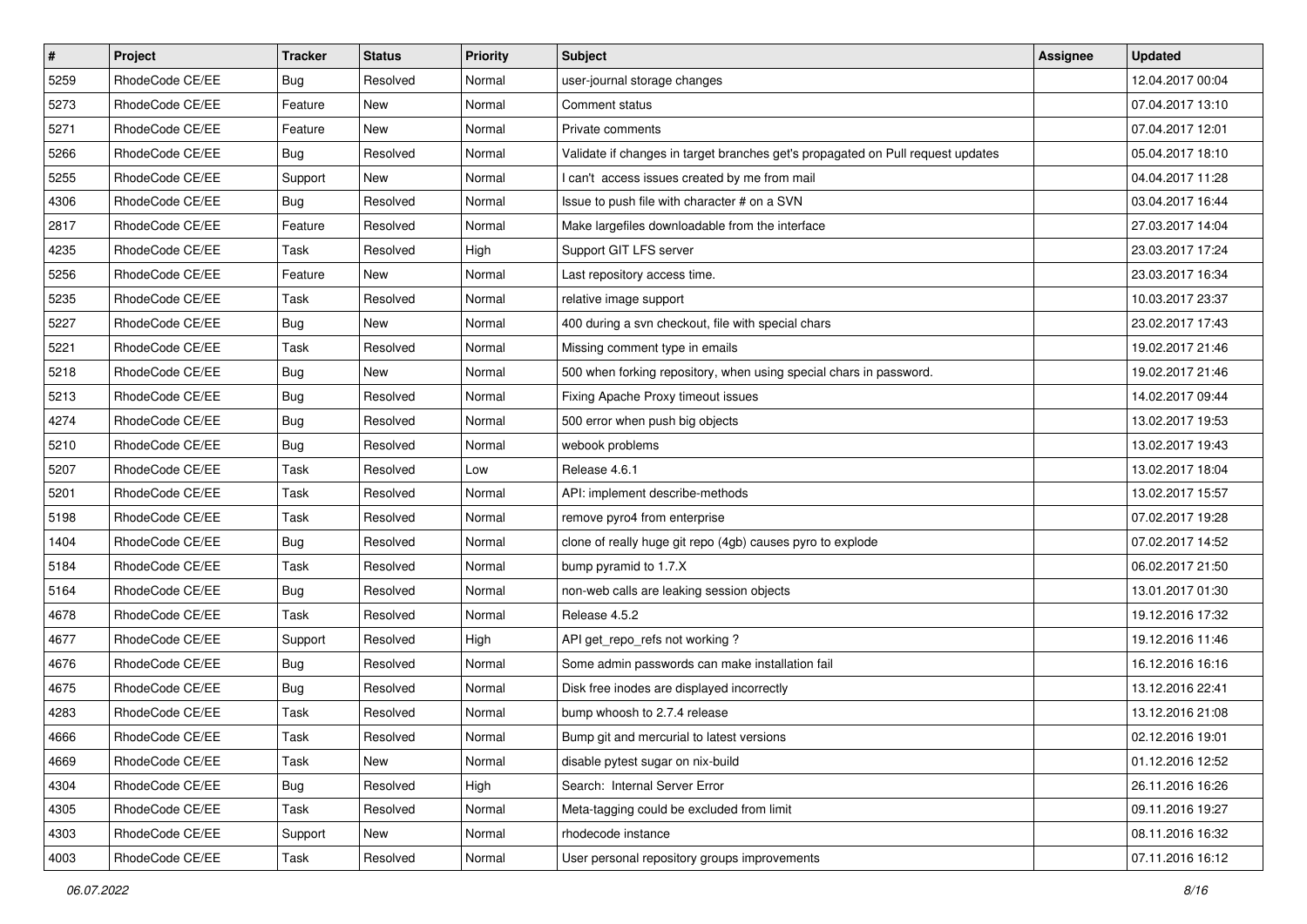| $\sharp$ | Project         | <b>Tracker</b> | <b>Status</b> | Priority | Subject                                                                                                            | <b>Assignee</b> | <b>Updated</b>   |
|----------|-----------------|----------------|---------------|----------|--------------------------------------------------------------------------------------------------------------------|-----------------|------------------|
| 4301     | RhodeCode CE/EE | Feature        | New           | Normal   | [API] toggle force password reset in api for Idap users                                                            |                 | 28.10.2016 15:43 |
| 4285     | RhodeCode CE/EE | Bug            | <b>New</b>    | Normal   | Intermittent error while trying to create or fork a repository                                                     |                 | 17.10.2016 22:42 |
| 4266     | RhodeCode CE/EE | Bug            | Resolved      | Normal   | Error 500 on integrations page after setting up Webhook                                                            |                 | 17.10.2016 15:35 |
| 4108     | RhodeCode CE/EE | Task           | Resolved      | Normal   | Release 4.2.2                                                                                                      |                 | 14.10.2016 13:08 |
| 4272     | RhodeCode CE/EE | Feature        | <b>New</b>    | Normal   | Better SPAM protection                                                                                             |                 | 12.10.2016 11:14 |
| 4252     | RhodeCode CE/EE | Support        | New           | Normal   | Backup & Recovery                                                                                                  |                 | 07.10.2016 19:47 |
| 4255     | RhodeCode CE/EE | Bug            | New           | Normal   | [translation, i18n] translation not being applied to integrations pages                                            |                 | 30.09.2016 15:56 |
| 4206     | RhodeCode CE/EE | <b>Bug</b>     | Resolved      | High     | Error creating SVN groups                                                                                          |                 | 15.09.2016 13:24 |
| 4227     | RhodeCode CE/EE | Support        | Resolved      | Normal   | VBScript files detected as text/plain - no syntax highlighting                                                     |                 | 14.09.2016 22:38 |
| 4226     | RhodeCode CE/EE | Feature        | <b>New</b>    | Normal   | [settings, system info] add VCS and Channelstream status to System Info                                            |                 | 14.09.2016 16:45 |
| 4192     | RhodeCode CE/EE | Feature        | Resolved      | Normal   | [ce, ee] slack/hipchat integrations group commits by branch pushed                                                 |                 | 09.09.2016 19:01 |
| 4151     | RhodeCode CE/EE | Task           | Resolved      | Normal   | [packaging] Subversion to current 1.9.X                                                                            |                 | 09.09.2016 10:18 |
| 4222     | RhodeCode CE/EE | Feature        | New           | Normal   | Configurable detection of READMEs                                                                                  |                 | 09.09.2016 10:05 |
| 4216     | RhodeCode CE/EE | Task           | New           | Normal   | [ux, renderers] implement consistent rendering for text fields                                                     |                 | 06.09.2016 11:46 |
| 4166     | RhodeCode CE/EE | <b>Bug</b>     | Resolved      | Urgent   | [ce] Rhodecode crashing after MySQL error                                                                          |                 | 23.08.2016 23:35 |
| 4140     | RhodeCode CE/EE | Task           | Resolved      | Normal   | Check middleware chain status, and Verify that special middleware is catching<br>exceptions correctly              |                 | 23.08.2016 12:13 |
| 4191     | RhodeCode CE/EE | Feature        | <b>New</b>    | Normal   | Add custom Image logo option to header                                                                             |                 | 22.08.2016 14:49 |
| 4189     | RhodeCode CE/EE | <b>Bug</b>     | New           | Normal   | [tests, git] count of commit ids is different for git than hg when comparing remote                                |                 | 22.08.2016 12:34 |
| 4190     | RhodeCode CE/EE | Bug            | New           | Normal   | [tests] fix or remove rst xss inline test                                                                          |                 | 22.08.2016 12:15 |
| 4188     | RhodeCode CE/EE | Bug            | <b>New</b>    | Normal   | [tests, svn] changeset tests produce different results for svn                                                     |                 | 22.08.2016 09:54 |
| 4182     | RhodeCode CE/EE | Feature        | <b>New</b>    | Normal   | add direct link from notification to corresponding PR                                                              |                 | 19.08.2016 12:35 |
| 4116     | RhodeCode CE/EE | Bug            | New           | High     | [ee] Starting EE or running paster commands like setup-rhodecode does not work<br>without setting LC_ALL properly. |                 | 18.08.2016 21:03 |
| 4163     | RhodeCode CE/EE | Task           | New           | Normal   | [ce, ee] celery refactor + upgrade                                                                                 |                 | 15.08.2016 12:32 |
| 2264     | RhodeCode CE/EE | Bug            | Resolved      | Normal   | New user password change doesn't actually require a password change.                                               |                 | 12.08.2016 16:01 |
| 3967     | RhodeCode CE/EE | Support        | In Progress   | Normal   | Server 500 error                                                                                                   |                 | 11.08.2016 13:39 |
| 3923     | RhodeCode CE/EE | <b>Bug</b>     | New           | Normal   | odd exception on running internal-code                                                                             |                 | 09.08.2016 10:54 |
| 4154     | RhodeCode CE/EE | Bug            | New           | Low      | [ce, ee] user register via github captcha                                                                          |                 | 05.08.2016 22:51 |
| 4144     | RhodeCode CE/EE | Feature        | New           | Normal   | [ux] improve enable/disable of notifications                                                                       |                 | 02.08.2016 17:19 |
| 3022     | RhodeCode CE/EE | <b>Bug</b>     | New           | Normal   | SVN support with repositories groups                                                                               |                 | 26.07.2016 18:25 |
| 3504     | RhodeCode CE/EE | Task           | In Progress   | Normal   | [routing] Move static assets under a common prefix                                                                 |                 | 19.07.2016 12:27 |
| 4081     | RhodeCode CE/EE | Support        | Resolved      | Normal   | Receiving server 500 error when trying to clone repo from windows client using<br>eclipse                          |                 | 12.07.2016 14:30 |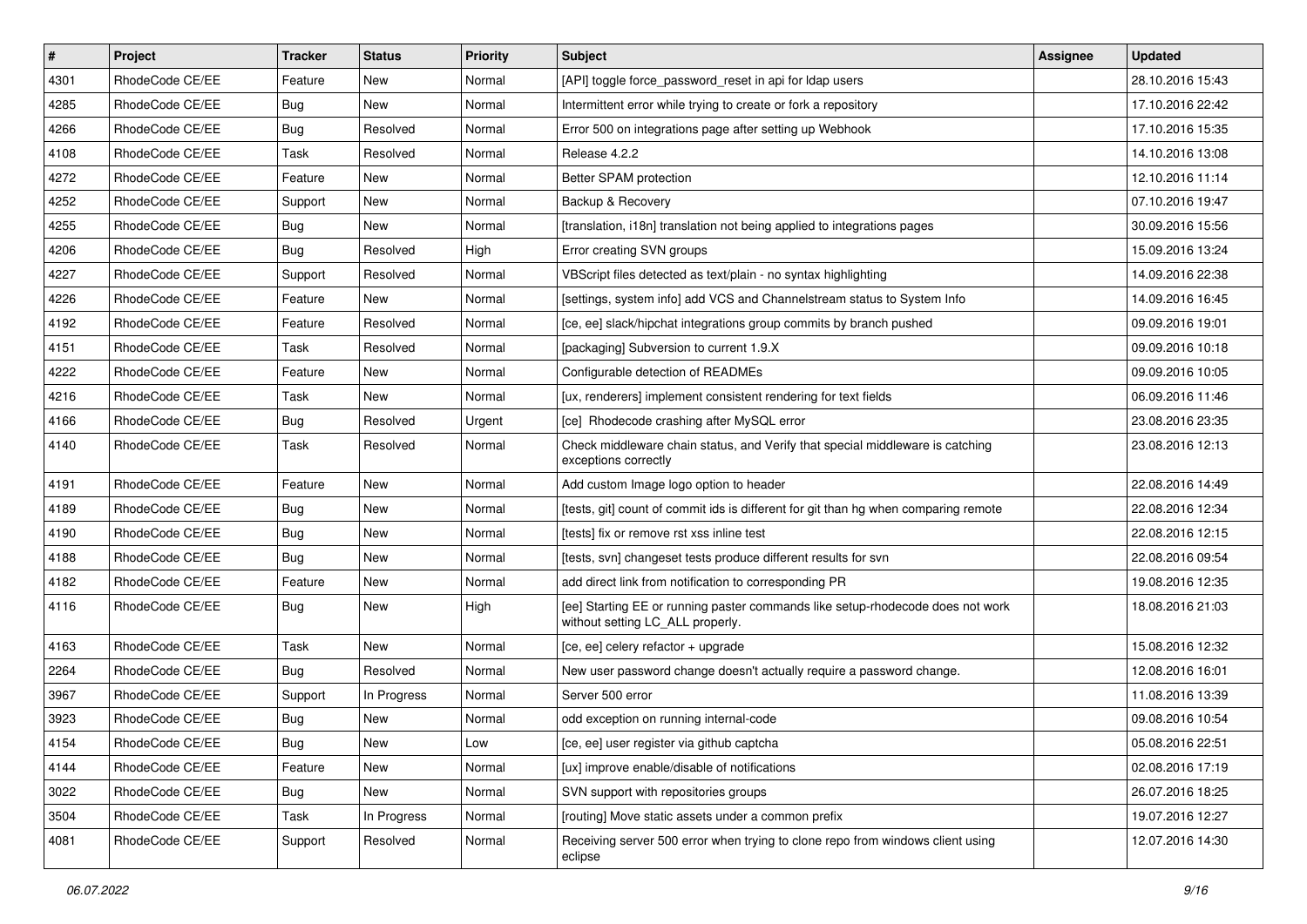| $\pmb{\#}$ | Project         | <b>Tracker</b> | <b>Status</b> | <b>Priority</b> | Subject                                                                                       | <b>Assignee</b> | <b>Updated</b>   |
|------------|-----------------|----------------|---------------|-----------------|-----------------------------------------------------------------------------------------------|-----------------|------------------|
| 2744       | RhodeCode CE/EE | Task           | Resolved      | Normal          | Deprecating Internet Explorer                                                                 |                 | 06.07.2016 12:04 |
| 3999       | RhodeCode CE/EE | Feature        | Resolved      | Normal          | Add `send account information` to user creation page                                          |                 | 28.06.2016 15:22 |
| 4040       | RhodeCode CE/EE | Bug            | New           | Low             | [ce, ee] logout when logged out causes 403 Cross-site request forgery detected                |                 | 23.06.2016 13:40 |
| 3486       | RhodeCode CE/EE | Feature        | <b>New</b>    | Normal          | expose origin of permission in perm dict for users                                            |                 | 06.06.2016 10:54 |
| 3980       | RhodeCode CE/EE | Feature        | <b>New</b>    | Normal          | Add CI engine                                                                                 |                 | 05.06.2016 21:32 |
| 3979       | RhodeCode CE/EE | Feature        | New           | Normal          | Add kanban board                                                                              |                 | 05.06.2016 21:20 |
| 3978       | RhodeCode CE/EE | Feature        | New           | Normal          | Add bug tracker                                                                               |                 | 05.06.2016 21:20 |
| 3977       | RhodeCode CE/EE | Feature        | New           | Normal          | Wiki                                                                                          |                 | 05.06.2016 21:11 |
| 3963       | RhodeCode CE/EE | Bug            | <b>New</b>    | Normal          | [ce] Getting a newly added repo via remap/rescan via api gives no data                        |                 | 27.05.2016 05:02 |
| 148        | RhodeCode CE/EE | Feature        | <b>New</b>    | Normal          | [comments] Add per file and multiline comments in a changeset                                 |                 | 25.05.2016 10:20 |
| 3956       | RhodeCode CE/EE | <b>Bug</b>     | New           | Normal          | [ce] - svn commit with all 'None' properties (author, message, etc.)                          |                 | 23.05.2016 17:22 |
| 3939       | RhodeCode CE/EE | Bug            | New           | Normal          | [ux] changelog filter blank after going back in browser                                       |                 | 18.05.2016 14:50 |
| 3922       | RhodeCode CE/EE | Bug            | <b>New</b>    | Normal          | svn backend returns different diff to git/hg backends                                         |                 | 11.05.2016 14:29 |
| 3615       | RhodeCode CE/EE | <b>Bug</b>     | <b>New</b>    | Low             | (OperationalError) too many SQL variables on admin journal page                               |                 | 06.05.2016 11:45 |
| 3555       | RhodeCode CE/EE | <b>Bug</b>     | Resolved      | Normal          | Then disabled repo location change the panel should explicitly state that it's disabled       |                 | 25.04.2016 10:34 |
| 3239       | RhodeCode CE/EE | Task           | Resolved      | Normal          | Catch all route for repo page or repo group page is always executing checks for<br>every page |                 | 21.04.2016 11:30 |
| 2539       | RhodeCode CE/EE | Feature        | Feedback      | Normal          | Recursive deletion of resources                                                               |                 | 20.04.2016 08:52 |
| 3472       | RhodeCode CE/EE | Feature        | New           | Normal          | Expose unified hooks that can be used in SSH backend                                          |                 | 14.04.2016 17:54 |
| 3484       | RhodeCode CE/EE | Task           | New           | Normal          | oauth: reduce required permissions for 3rd party                                              |                 | 13.04.2016 12:33 |
| 3460       | RhodeCode CE/EE | Feature        | <b>New</b>    | Normal          | [ux, frontend] hide "show more" button when there is nothing more to show                     |                 | 11.04.2016 13:37 |
| 3455       | RhodeCode CE/EE | Feature        | <b>New</b>    | Normal          | [ux] commit message search should render entire commit message                                |                 | 07.04.2016 17:50 |
| 3441       | RhodeCode CE/EE | Bug            | <b>New</b>    | Normal          | [ux] clicking on line in file view scrolls to that line                                       |                 | 05.04.2016 13:35 |
| 3373       | RhodeCode CE/EE | Feature        | New           | Normal          | Allow to create Bookmarks and Branches from UI                                                |                 | 05.04.2016 09:21 |
| 3440       | RhodeCode CE/EE | Feature        | New           | Normal          | [design, ux] mock-up user interface for adding a branch/bookmark                              |                 | 05.04.2016 09:21 |
| 3357       | RhodeCode CE/EE | Bug            | Resolved      | Normal          | switch to sometimes fails to load files metadata                                              |                 | 30.03.2016 10:56 |
| 3382       | RhodeCode CE/EE | <b>Bug</b>     | New           | Normal          | download superrepo with subrepos                                                              |                 | 25.03.2016 01:30 |
| 3377       | RhodeCode CE/EE | Task           | New           | Normal          | extra fields types extensions                                                                 |                 | 24.03.2016 15:23 |
| 3376       | RhodeCode CE/EE | Task           | New           | Normal          | Repo action plugins                                                                           |                 | 24.03.2016 15:21 |
| 3362       | RhodeCode CE/EE | Task           | New           | Normal          | auth-plugins, indicate visually that plugin is turned on but NOT enabled                      |                 | 22.03.2016 19:03 |
| 3351       | RhodeCode CE/EE | <b>Bug</b>     | New           | Normal          | Duplicate IP whitelist entry shows error flash                                                |                 | 21.03.2016 15:54 |
| 2882       | RhodeCode CE/EE | Feature        | New           | Normal          | Bulk comment submit                                                                           |                 | 17.03.2016 17:50 |
| 3334       | RhodeCode CE/EE | <b>Bug</b>     | New           | Normal          | Attempt to edit .coveragerc through the online file editor                                    |                 | 17.03.2016 13:49 |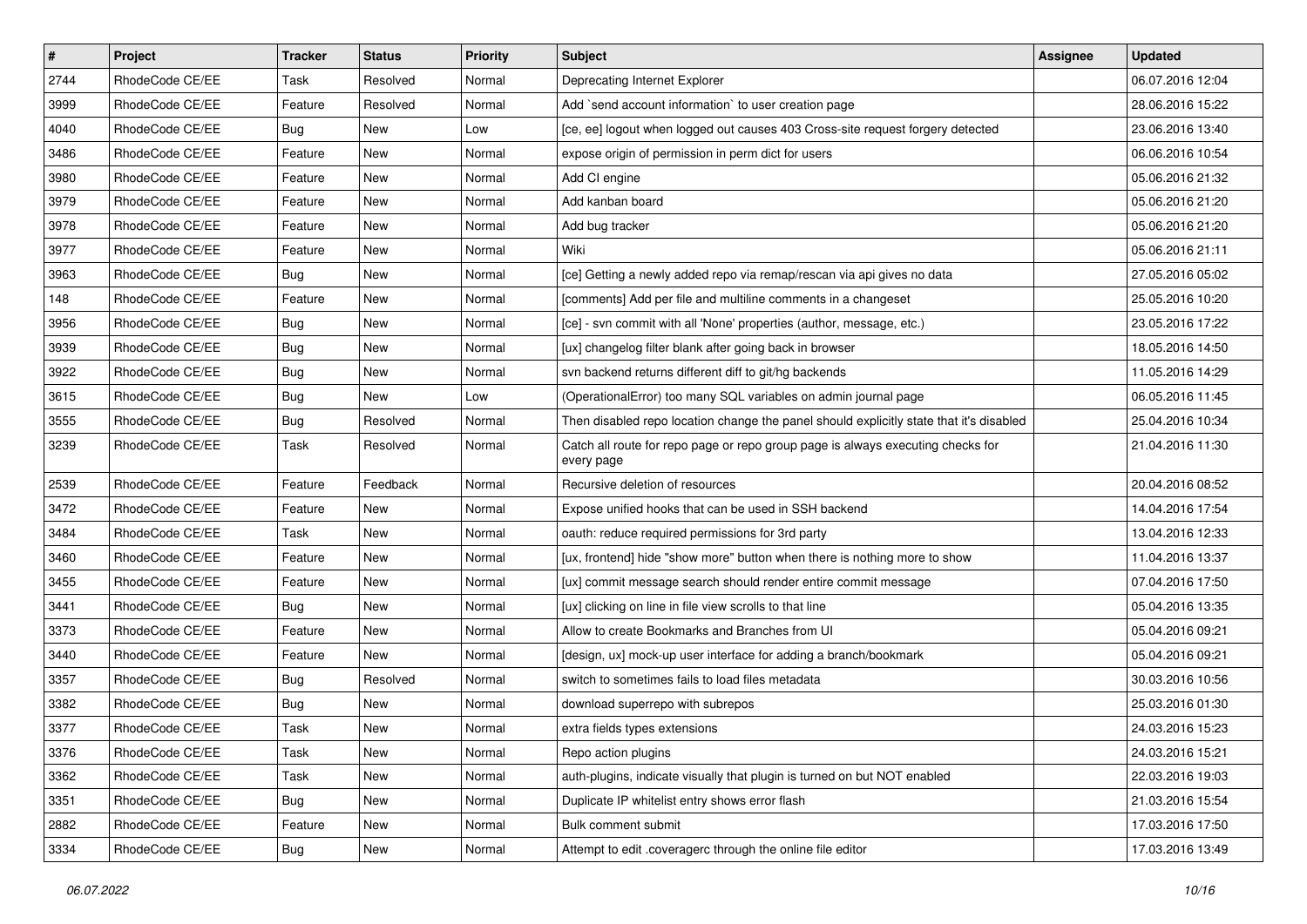| $\sharp$ | Project                  | <b>Tracker</b> | <b>Status</b> | Priority | Subject                                                                                   | <b>Assignee</b>     | <b>Updated</b>   |
|----------|--------------------------|----------------|---------------|----------|-------------------------------------------------------------------------------------------|---------------------|------------------|
| 2944     | RhodeCode CE/EE          | Task           | New           | Normal   | Bump gunicorn to 19.4 version                                                             |                     | 17.03.2016 12:58 |
| 3250     | RhodeCode CE/EE          | Bug            | <b>New</b>    | Normal   | Posting a comment message is very slow !                                                  |                     | 17.03.2016 12:57 |
| 3260     | RhodeCode CE/EE          | Task           | New           | Normal   | api: expose get repo node method                                                          |                     | 17.03.2016 12:56 |
| 3261     | RhodeCode CE/EE          | Task           | New           | Normal   | mousetrap.js bump to latest 1.5.X version                                                 |                     | 17.03.2016 12:52 |
| 3332     | RhodeCode CE/EE          | Support        | <b>New</b>    | Normal   | LDAP settings page: Add button "test connection"                                          |                     | 17.03.2016 10:23 |
| 5501     | RhodeCode Control        | Bug            | New           | Normal   | rccontrol throwing rccontrol.lib.exceptions.SupervisorFailedToStart                       |                     | 19.05.2022 19:32 |
| 5582     | RhodeCode Control        | Feature        | New           | Normal   | Add the version number of a PR in the HTTP API                                            |                     | 15.01.2020 10:45 |
| 5534     | RhodeCode Control        | Feature        | <b>New</b>    | Normal   | extract/preload subcommand                                                                |                     | 14.02.2019 14:45 |
| 5533     | <b>RhodeCode Control</b> | Feature        | In Progress   | Normal   | Support busybox tar                                                                       |                     | 09.02.2019 22:09 |
| 5535     | RhodeCode Control        | Bug            | <b>New</b>    | Normal   | improper rollback on upgrade failure                                                      |                     | 09.02.2019 21:12 |
| 5531     | RhodeCode Tools          | Bug            | New           | Normal   | rhodecode-index: default cli opts overwrite given mapping file                            |                     | 17.07.2020 17:36 |
| 5450     | RhodeCode Tools          | Bug            | New           | Normal   | rhodecode-api get license info no longer works                                            |                     | 17.07.2018 15:01 |
| 3333     | RhodeCode Tools          | Task           | <b>New</b>    | Normal   | Create rhodecode-tools backup command for backup of RhodeCode Enterprise                  |                     | 17.03.2016 12:43 |
| 5683     | Documentation            | Support        | <b>New</b>    | Low      | Schemas (Structured Data) Snippets                                                        | <b>Today Deals</b>  | 06.07.2022 07:19 |
| 5523     | RhodeCode CE/EE          | Bug            | Resolved      | High     | user from AD is asked to change his password when logs in.                                | Thierry<br>Wynsdau  | 28.05.2020 20:28 |
| 5516     | RhodeCode CE/EE          | Support        | Resolved      | High     | Cannot log into RhodeCode                                                                 | Thierry<br>Wynsdau  | 28.05.2020 20:28 |
| 5553     | RhodeCode CE/EE          | <b>Bug</b>     | <b>New</b>    | Normal   | Exceptions Tracker - Exception ID: 140095575901360 after upgrade to the lastes<br>version | Thierry<br>Wynsdau  | 10.07.2019 10:33 |
| 5548     | RhodeCode CE/EE          | Feature        | <b>New</b>    | Normal   | Initial Search API                                                                        | Peter Colledge      | 07.07.2019 22:21 |
| 3372     | RhodeCode CE/EE          | Bug            | In Progress   | High     | [Idap, groups] Customer gets an empty list of groups                                      | Mikhail<br>Chernykh | 08.06.2016 11:32 |
| 5368     | RhodeCode CE/EE          | Feature        | Resolved      | Normal   | Mercurial: Close branch before merging it                                                 | Mathieu Cantin      | 21.01.2020 02:11 |
| 4251     | RhodeCode CE/EE          | Task           | Feedback      | High     | [customer] Pull request with subrepos                                                     | Martin<br>Bornhold  | 10.11.2016 17:52 |
| 4277     | RhodeCode CE/EE          | <b>Bug</b>     | Resolved      | Normal   | [frontend] System info page does not work correctly in safari.                            | Martin<br>Bornhold  | 04.11.2016 12:08 |
| 3950     | RhodeCode CE/EE          | Bug            | Resolved      | Normal   | [ce, ee] trying to merge pr against a deleted branch/bookmark breaks the pr page          | Martin<br>Bornhold  | 27.10.2016 16:12 |
| 4279     | RhodeCode CE/EE          | <b>Bug</b>     | Resolved      | Normal   | re-captcha validation is broken                                                           | Martin<br>Bornhold  | 26.10.2016 22:27 |
| 1055     | RhodeCode CE/EE          | Feature        | Resolved      | Normal   | [pr, vcs] Expose the shadow repository of a pull request                                  | Martin<br>Bornhold  | 26.10.2016 10:33 |
| 4271     | RhodeCode CE/EE          | Bug            | Resolved      | Normal   | Browsing new repository groups via SVN issue                                              | Martin<br>Bornhold  | 19.10.2016 11:11 |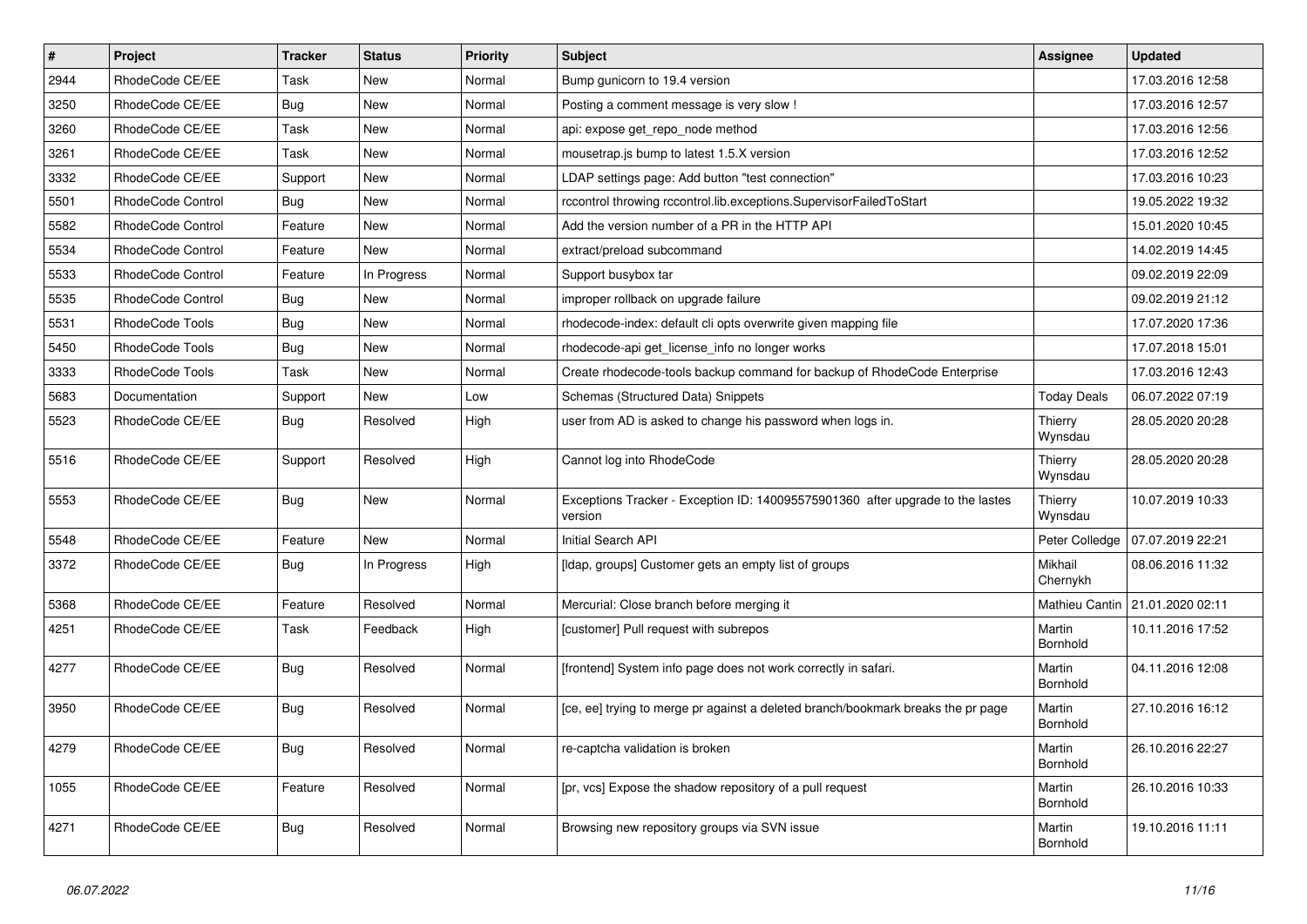| $\vert$ # | Project              | <b>Tracker</b> | <b>Status</b> | <b>Priority</b> | <b>Subject</b>                                                                                       | Assignee                     | <b>Updated</b>   |
|-----------|----------------------|----------------|---------------|-----------------|------------------------------------------------------------------------------------------------------|------------------------------|------------------|
| 4273      | RhodeCode CE/EE      | Bug            | Resolved      | Urgent          | GIT executable not seen by vcsserver                                                                 | Martin<br>Bornhold           | 13.10.2016 15:45 |
| 4237      | RhodeCode CE/EE      | Task           | Resolved      | Normal          | Enable HTTP support                                                                                  | Martin<br>Bornhold           | 12.10.2016 11:51 |
| 4247      | RhodeCode CE/EE      | <b>Bug</b>     | Resolved      | Normal          | [vcs] Using current time as timestamp during archive creating leads to changing<br>hashes            | Martin<br>Bornhold           | 28.09.2016 12:07 |
| 4244      | RhodeCode CE/EE      | Support        | Resolved      | Normal          | mod day syn template error when using auth realm with spaces in it                                   | Martin<br>Bornhold           | 28.09.2016 12:07 |
| 4243      | RhodeCode CE/EE      | Support        | Resolved      | High            | Gist visibility update?                                                                              | Martin<br>Bornhold           | 27.09.2016 06:40 |
| 4203      | RhodeCode CE/EE      | Task           | Resolved      | Normal          | Get rid of svn.proxy.parent_path_root, and replace it with reading storage location<br>from Database | Martin<br>Bornhold           | 22.09.2016 14:31 |
| 4052      | RhodeCode Appenlight | Task           | <b>New</b>    | Normal          | release fixes                                                                                        | Marcin Lulek                 | 29.06.2016 12:14 |
| 5587      | RhodeCode CE/EE      | Bug            | Resolved      | Normal          | Broken metatags in 4.18.1                                                                            | <b>Marcin Lulek</b>          | 29.01.2020 11:46 |
| 4234      | RhodeCode CE/EE      | Task           | New           | Normal          | prepare and test RhodeCode VM image for AWS                                                          | Marcin Lulek                 | 11.07.2017 13:32 |
| 4269      | RhodeCode CE/EE      | Support        | Resolved      | Normal          | Allow flash messages to be permanently surpressed                                                    | <b>Marcin Lulek</b>          | 14.10.2016 12:46 |
| 4211      | RhodeCode CE/EE      | Feature        | Resolved      | Normal          | [ce, ee] increase webhook flexibility                                                                | Marcin<br>Kuzminski<br>[CTO] | 20.06.2022 10:55 |
| 5653      | RhodeCode CE/EE      | Feature        | <b>New</b>    | Normal          | Extend SSH clone to support cloning by repo id.                                                      | Marcin<br>Kuzminski<br>[CTO] | 17.02.2021 12:58 |
| 4155      | RhodeCode CE/EE      | <b>Bug</b>     | Resolved      | Low             | Date of Last Change is not displayed correctly                                                       | Marcin<br>Kuzminski<br>[CTO] | 21.01.2020 02:20 |
| 5442      | RhodeCode CE/EE      | Feature        | Resolved      | Low             | Preview of Jupyter notebooks                                                                         | Marcin<br>Kuzminski<br>[CTO] | 16.01.2019 16:33 |
| 5441      | RhodeCode CE/EE      | Feature        | <b>New</b>    | Low             | Some files not parsed as XML files                                                                   | Marcin<br>Kuzminski<br>[CTO] | 12.06.2018 12:23 |
| 5386      | RhodeCode CE/EE      | Task           | Resolved      | Normal          | Increase security for Email Change                                                                   | Marcin<br>Kuzminski<br>[CTO] | 17.02.2018 17:29 |
| 4000      | RhodeCode CE/EE      | Feature        | <b>New</b>    | Normal          | Make compare more functional                                                                         | Marcin<br>Kuzminski<br>[CTO] | 18.11.2017 19:11 |
| 4193      | RhodeCode CE/EE      | Feature        | In Progress   | Normal          | Improve Filter Functionality in the Change Log                                                       | Marcin<br>Kuzminski<br>[CTO] | 22.09.2017 10:25 |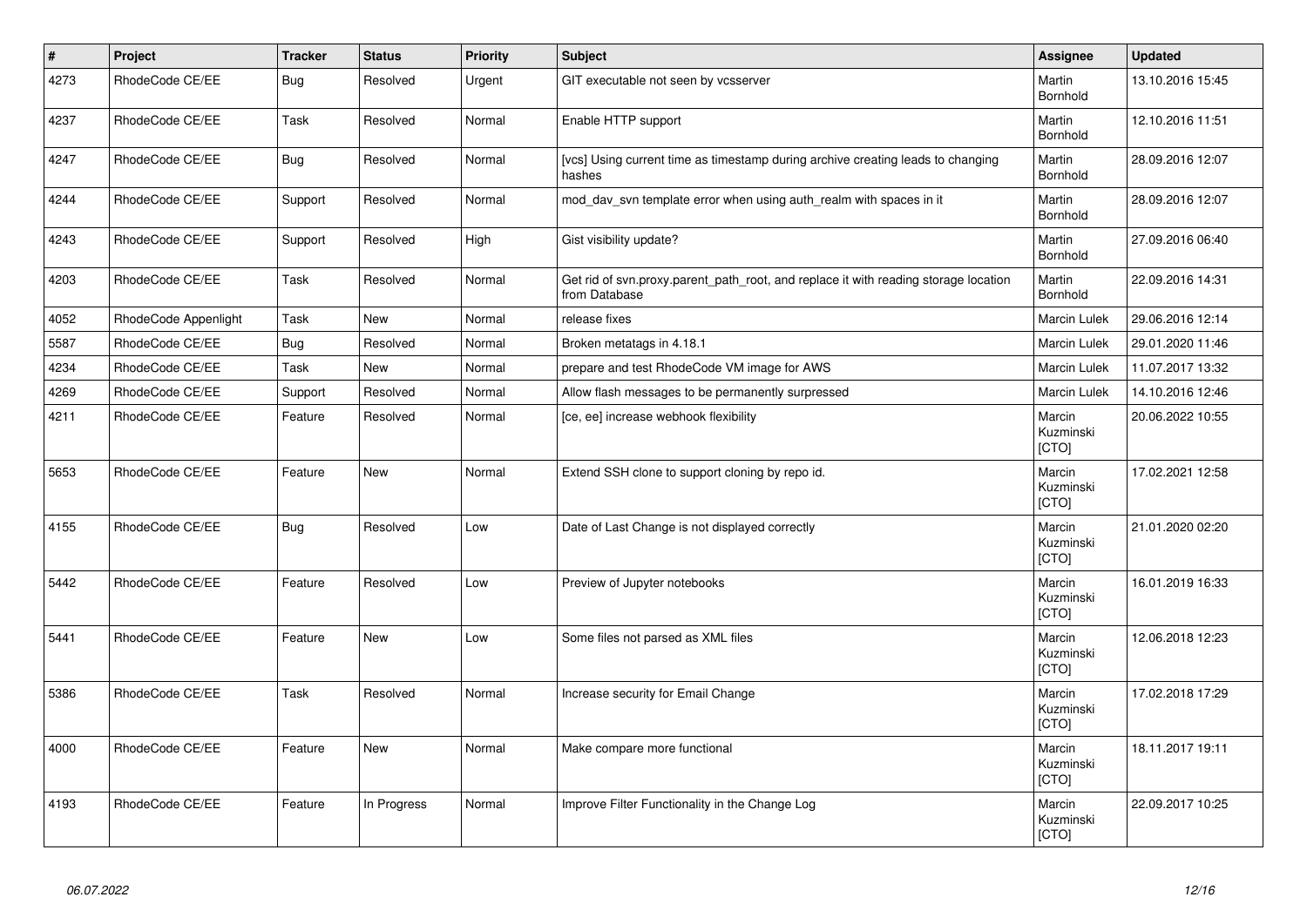| $\vert$ # | Project         | <b>Tracker</b> | <b>Status</b> | <b>Priority</b> | <b>Subject</b>                                                                                     | Assignee                     | <b>Updated</b>   |
|-----------|-----------------|----------------|---------------|-----------------|----------------------------------------------------------------------------------------------------|------------------------------|------------------|
| 5382      | RhodeCode CE/EE | Feature        | <b>New</b>    | Normal          | Support for repository aliases                                                                     | Marcin<br>Kuzminski<br>[CTO] | 04.09.2017 15:17 |
| 4219      | RhodeCode CE/EE | Feature        | Resolved      | Normal          | [ce, ee] Add mandatory reviewers for pull requests                                                 | Marcin<br>Kuzminski<br>[CTO] | 20.06.2017 15:23 |
| 5257      | RhodeCode CE/EE | <b>Bug</b>     | <b>New</b>    | Normal          | Git repository with big binary file provokes error and strange behavior/memory leak<br>of RH.      | Marcin<br>Kuzminski<br>[CTO] | 23.03.2017 22:02 |
| 5150      | RhodeCode CE/EE | Task           | Resolved      | Normal          | Password reset promts in my account should be hidden in accounts that are not of<br>type rhodecode | Marcin<br>Kuzminski<br>[CTO] | 02.01.2017 16:34 |
| 4670      | RhodeCode CE/EE | Task           | Resolved      | Normal          | Release 4.5.1                                                                                      | Marcin<br>Kuzminski<br>[CTO] | 06.12.2016 21:13 |
| 4276      | RhodeCode CE/EE | <b>Bug</b>     | Resolved      | Normal          | System info page uses mercurial/git versions from RhodeCode instead of VCSServer                   | Marcin<br>Kuzminski<br>[CTO] | 14.11.2016 21:19 |
| 4297      | RhodeCode CE/EE | Task           | Resolved      | Normal          | redo the my-pull-requests page to use the datagrid                                                 | Marcin<br>Kuzminski<br>[CTO] | 01.11.2016 09:31 |
| 4282      | RhodeCode CE/EE | Task           | Resolved      | Normal          | Add inode limit together with disk usage                                                           | Marcin<br>Kuzminski<br>[CTO] | 19.10.2016 12:18 |
| 4281      | RhodeCode CE/EE | Task           | Resolved      | Normal          | Fix docs on To `increase database performance`                                                     | Marcin<br>Kuzminski<br>[CTO] | 18.10.2016 16:39 |
| 4245      | RhodeCode CE/EE | Task           | Resolved      | Normal          | Convert control command to use http mode by default                                                | Marcin<br>Kuzminski<br>[CTO] | 14.10.2016 16:13 |
| 4250      | RhodeCode CE/EE | <b>Bug</b>     | Resolved      | Normal          | Adding a reviewer into existing PR doesn't set a reason.                                           | Marcin<br>Kuzminski<br>[CTO] | 07.10.2016 20:05 |
| 4178      | RhodeCode CE/EE | <b>Bug</b>     | Resolved      | Normal          | RhodeCode EE OVA VM wont run on a ESX 6.0 host                                                     | Marcin<br>Kuzminski<br>[CTO] | 15.09.2016 13:25 |
| 4213      | RhodeCode CE/EE | Feature        | <b>New</b>    | High            | Embed PostgreSQL database                                                                          | Marcin<br>Kuzminski<br>[CTO] | 03.09.2016 23:45 |
| 4184      | RhodeCode CE/EE | <b>Bug</b>     | Resolved      | High            | fix content INT overflow bug                                                                       | Marcin<br>Kuzminski<br>[CTO] | 23.08.2016 10:31 |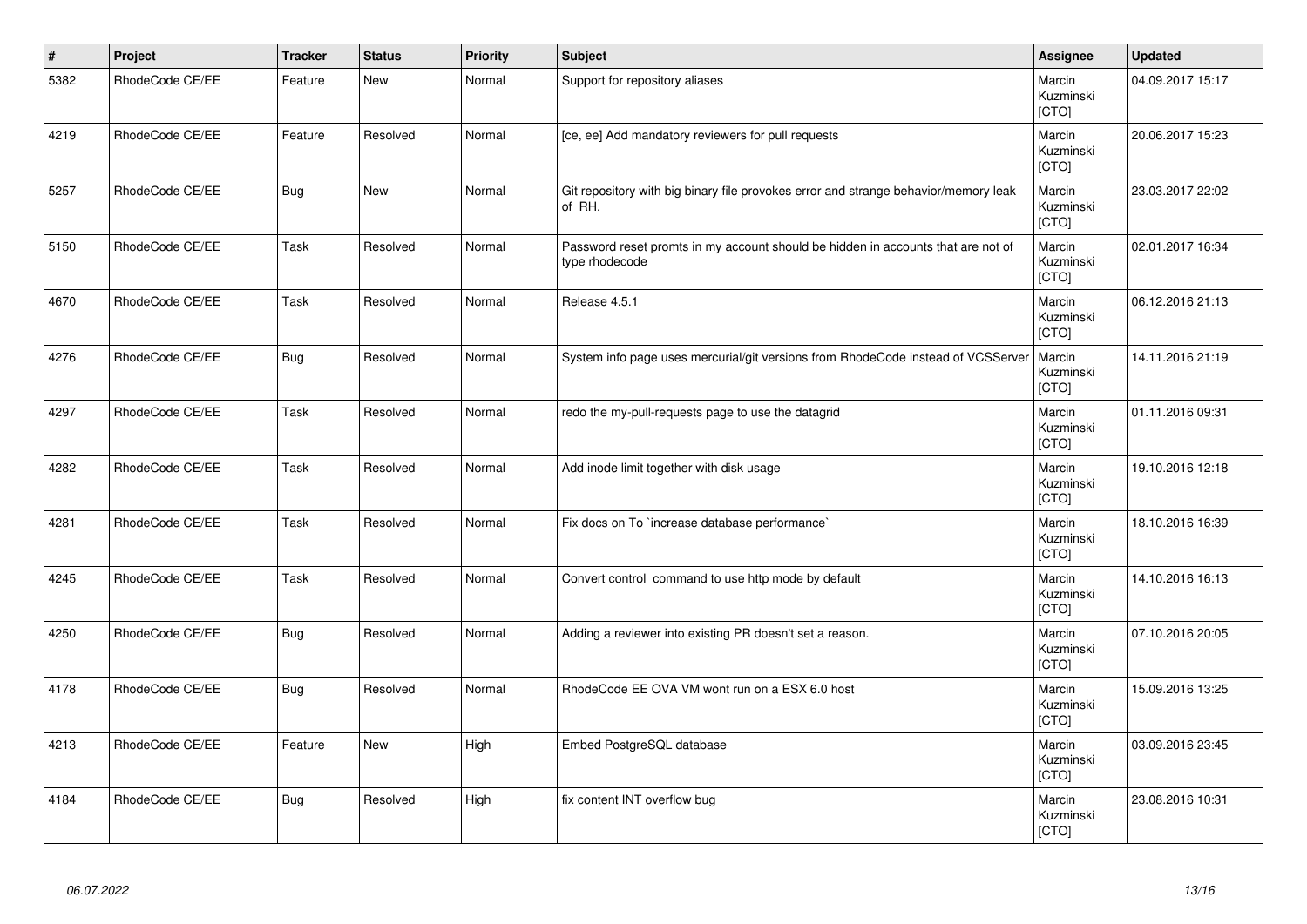| #    | Project         | <b>Tracker</b> | <b>Status</b> | <b>Priority</b> | <b>Subject</b>                                                                        | <b>Assignee</b>              | <b>Updated</b>                   |
|------|-----------------|----------------|---------------|-----------------|---------------------------------------------------------------------------------------|------------------------------|----------------------------------|
| 3454 | RhodeCode CE/EE | Task           | Feedback      | Normal          | [ce/ee] visually differentiate the two editions                                       | Marcin<br>Kuzminski<br>[CTO] | 10.08.2016 03:30                 |
| 4035 | RhodeCode CE/EE | Bug            | In Progress   | Normal          | failed to create whoosh index                                                         | Marcin<br>Kuzminski<br>[CTO] | 06.07.2016 00:04                 |
| 4065 | RhodeCode CE/EE | Bug            | Resolved      | Normal          | [ux, login] 404 on login after comment attempt                                        | Marcin<br>Kuzminski<br>[CTO] | 04.07.2016 00:40                 |
| 4036 | RhodeCode CE/EE | Bug            | Resolved      | Normal          | encrypted clone_uri can throw unicodeerror after key change                           | Marcin<br>Kuzminski<br>[CTO] | 27.06.2016 19:38                 |
| 3556 | RhodeCode CE/EE | Task           | Resolved      | Normal          | Disable and rename initial_repo_scan flag                                             | Marcin<br>Kuzminski<br>[CTO] | 22.04.2016 14:33                 |
| 3549 | RhodeCode CE/EE | Bug            | Resolved      | Normal          | [4.0.0 regression], file source links use last commit id instead of current commit id | Marcin<br>Kuzminski<br>[CTO] | 21.04.2016 16:10                 |
| 3483 | RhodeCode CE/EE | Bug            | New           | Normal          | oauth: disable 3rd party registration if RhodeCode registration is disabled           | Marcin<br>Kuzminski<br>[CTO] | 13.04.2016 12:13                 |
| 4224 | RhodeCode CE/EE | Bug            | Resolved      | Normal          | [docs] update docs re: removing old instances when switching editions                 | Lisa Quatmann                | 11.10.2016 15:36                 |
| 3488 | RhodeCode CE/EE | Bug            | Resolved      | Normal          | [frontend, styling] update icon font                                                  |                              | Lisa Quatmann   04.10.2016 13:27 |
| 4254 | RhodeCode CE/EE | Bug            | Resolved      | Normal          | [frontend] 500 Internal Server Error with i18n-ed pages                               |                              | Lisa Quatmann   30.09.2016 14:38 |
| 4121 | RhodeCode CE/EE | Bug            | Resolved      | Normal          | [ce, ee] server announcement has extra margin                                         | Lisa Quatmann                | 26.09.2016 14:00                 |
| 4194 | RhodeCode CE/EE | Task           | Resolved      | Normal          | move svn http backend out of labs into a real VCS settings                            | Lisa Quatmann                | 14.09.2016 23:16                 |
| 4199 | RhodeCode CE/EE | Bug            | Resolved      | High            | investigate: ongoing SSL problems when switching to 4.X from 3.X                      | Johannes<br>Bornhold         | 15.09.2016 13:14                 |
| 4153 | RhodeCode CE/EE | Task           | Resolved      | Normal          | Optimize readme fetching by changing the system of readme detection                   | Johannes<br>Bornhold         | 09.09.2016 10:17                 |
| 3971 | RhodeCode CE/EE | Bug            | Resolved      | Normal          | [ce, vcs] Merge requests/Pull requests failing due to rebase problem                  | Johannes<br>Bornhold         | 19.07.2016 15:54                 |
| 5610 | RhodeCode CE/EE | Bug            | Resolved      | Normal          | Files navigation looses the at= <name> marker</name>                                  | Daniel D                     | 03.10.2021 23:23                 |
| 4183 | RhodeCode CE/EE | Feature        | Resolved      | Normal          | Different roles for PR reviewers                                                      | Daniel D                     | 12.10.2020 23:13                 |
| 5615 | RhodeCode CE/EE | Feature        | Resolved      | Normal          | Misleading message in PR diff view "File was deleted in this version"                 | Daniel D                     | 23.04.2020 17:40                 |
| 5606 | RhodeCode CE/EE | <b>Bug</b>     | Resolved      | High            | SVN + ssh subdirectory failure                                                        | Daniel D                     | 09.04.2020 03:29                 |
| 5599 | RhodeCode CE/EE | <b>Bug</b>     | Resolved      | Normal          | SVN navigation to trunk fails                                                         | Daniel D                     | 04.04.2020 11:21                 |
| 5608 | RhodeCode CE/EE | <b>Bug</b>     | Resolved      | High            | svn+ssh user set incorrectly                                                          | Daniel D                     | 31.03.2020 18:21                 |
| 5602 | RhodeCode CE/EE | Feature        | Resolved      | Normal          | Copy full path only copies partial                                                    | Daniel D                     | 30.03.2020 16:04                 |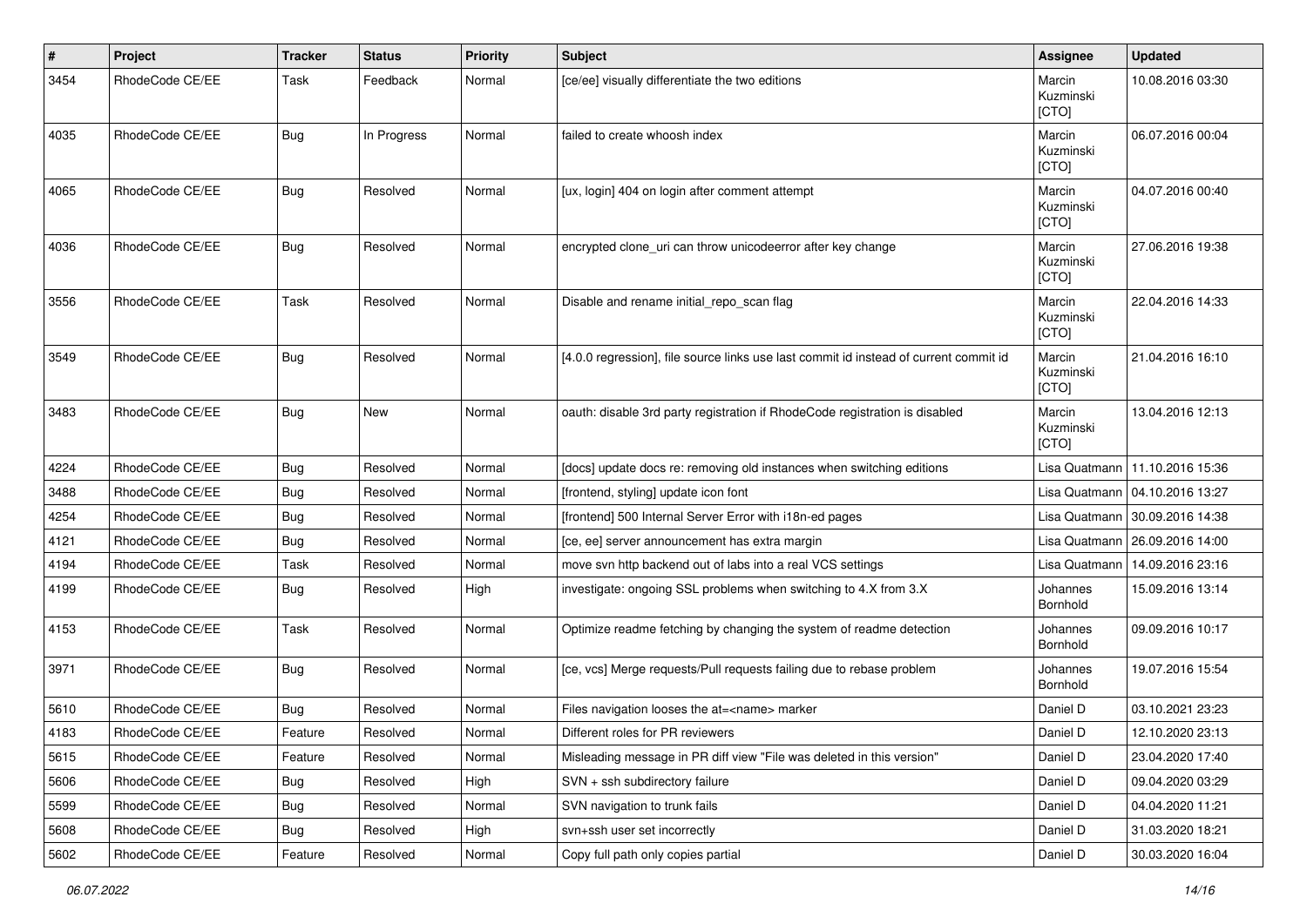| $\pmb{\#}$ | Project         | Tracker    | <b>Status</b> | <b>Priority</b> | Subject                                                                                                              | <b>Assignee</b> | <b>Updated</b>   |
|------------|-----------------|------------|---------------|-----------------|----------------------------------------------------------------------------------------------------------------------|-----------------|------------------|
| 5604       | RhodeCode CE/EE | <b>Bug</b> | Resolved      | High            | Search error on second result page                                                                                   | Daniel D        | 30.03.2020 16:01 |
| 5581       | RhodeCode CE/EE | Feature    | Resolved      | Normal          | expose `send_email` option in the HTTP API, for `comment_commit` and<br>`comment pull request`                       | Daniel D        | 29.01.2020 11:46 |
| 5579       | RhodeCode CE/EE | Bug        | Resolved      | Normal          | JS bug when a commit message can be parsed as a number                                                               | Daniel D        | 20.01.2020 10:04 |
| 4120       | RhodeCode CE/EE | Task       | New           | Normal          | [ce] replace get_repo_nodes api                                                                                      | Daniel D        | 17.04.2018 21:49 |
| 4246       | RhodeCode CE/EE | Task       | New           | Normal          | [ce, ee, vcs, git] add tests for annotated git tags                                                                  | Daniel D        | 13.02.2018 18:03 |
| 4197       | RhodeCode CE/EE | Task       | New           | Normal          | [ce, ee] get list of users with their permissions to a repository                                                    | Daniel D        | 22.09.2017 10:30 |
| 4288       | RhodeCode CE/EE | Task       | Resolved      | Normal          | [ce, ee] unify controllers that use diffs                                                                            | Daniel D        | 02.08.2017 11:41 |
| 4259       | RhodeCode CE/EE | Task       | Resolved      | Low             | Events, create post-create-user event                                                                                | Daniel D        | 30.01.2017 20:11 |
| 4311       | RhodeCode CE/EE | Task       | Resolved      | Normal          | Diffs feedback                                                                                                       | Daniel D        | 26.11.2016 14:10 |
| 4296       | RhodeCode CE/EE | Bug        | Resolved      | Normal          | [ee] Can not create pull requests with reviewers.                                                                    | Daniel D        | 07.11.2016 21:17 |
| 4232       | RhodeCode CE/EE | Feature    | New           | Normal          | [ce, ee, pr, compare] redo diffs, support side by side diffs, html diffs                                             | Daniel D        | 25.10.2016 15:40 |
| 4289       | RhodeCode CE/EE | Task       | New           | Low             | [ce, ee] clean up pygments lexer functions + handling                                                                | Daniel D        | 21.10.2016 14:44 |
| 4278       | RhodeCode CE/EE | Bug        | Resolved      | Normal          | [admin] Clicking the save button in admin -> settings -> issue tracker leads to<br>exception if no patterns entered. | Daniel D        | 18.10.2016 13:38 |
| 4267       | RhodeCode CE/EE | Feature    | Resolved      | Normal          | [ce, ee] jira tracker integration wildcard project key support                                                       | Daniel D        | 10.10.2016 20:13 |
| 4268       | RhodeCode CE/EE | <b>Bug</b> | Resolved      | High            | [ee] default reviewers from changed lines is returning wrong values                                                  | Daniel D        | 06.10.2016 14:35 |
| 4238       | RhodeCode CE/EE | Task       | Resolved      | Normal          | default reviewers updates                                                                                            | Daniel D        | 06.10.2016 14:26 |
| 4256       | RhodeCode CE/EE | Bug        | New           | Normal          | [ce, ee, ux] Source code highlight colors conflict with red/green inserted/deleted<br>blocks                         | Daniel D        | 03.10.2016 05:00 |
| 4233       | RhodeCode CE/EE | <b>Bug</b> | Resolved      | High            | slack, git push problem                                                                                              | Daniel D        | 26.09.2016 11:56 |
| 1131       | RhodeCode CE/EE | Feature    | Resolved      | Normal          | Implement default reviewers for code review                                                                          | Daniel D        | 21.09.2016 18:28 |
| 4179       | RhodeCode CE/EE | Task       | New           | Normal          | [ce, ee] refine perms summary list                                                                                   | Daniel D        | 14.09.2016 12:09 |
| 4208       | RhodeCode CE/EE | Bug        | New           | Normal          | [ce, ee] test errors get hidden by error page                                                                        | Daniel D        | 14.09.2016 12:00 |
| 4225       | RhodeCode CE/EE | Feature    | Resolved      | Normal          | [ce, ee] repo group integrations cascade to child repo groups                                                        | Daniel D        | 14.09.2016 11:12 |
| 4223       | RhodeCode CE/EE | <b>Bug</b> | Resolved      | High            | [git, tags] annotated tags not appearing in UI                                                                       | Daniel D        | 12.09.2016 06:12 |
| 4181       | RhodeCode CE/EE | Task       | Resolved      | Normal          | Integrations: allow root repos only integrations                                                                     | Daniel D        | 31.08.2016 17:44 |
| 4202       | RhodeCode CE/EE | Task       | Resolved      | Normal          | Polish the 503.html page                                                                                             | Daniel D        | 30.08.2016 23:54 |
| 4180       | RhodeCode CE/EE | Task       | Resolved      | Normal          | integrations: possible limit the updates sent                                                                        | Daniel D        | 22.08.2016 12:22 |
| 4173       | RhodeCode CE/EE | Bug        | Resolved      | Urgent          | [ce, ee] mysql recycle pool timeout not working                                                                      | Daniel D        | 16.08.2016 22:02 |
| 4175       | RhodeCode CE/EE | Feature    | Resolved      | Normal          | [ce, ee] repo group integrations                                                                                     | Daniel D        | 16.08.2016 20:00 |
| 4147       | RhodeCode CE/EE | Task       | New           | Normal          | [ce, ee, docs] Events documentation                                                                                  | Daniel D        | 15.08.2016 12:33 |
| 4157       | RhodeCode CE/EE | Feature    | New           | Normal          | [integrations] Integrate with industry standard SW development tools                                                 | Daniel D        | 08.08.2016 12:55 |
| 4092       | RhodeCode CE/EE | <b>Bug</b> | Feedback      | Normal          | [ce, ee] Redmine/JIRA integrations - smart commits                                                                   | Daniel D        | 21.07.2016 12:59 |